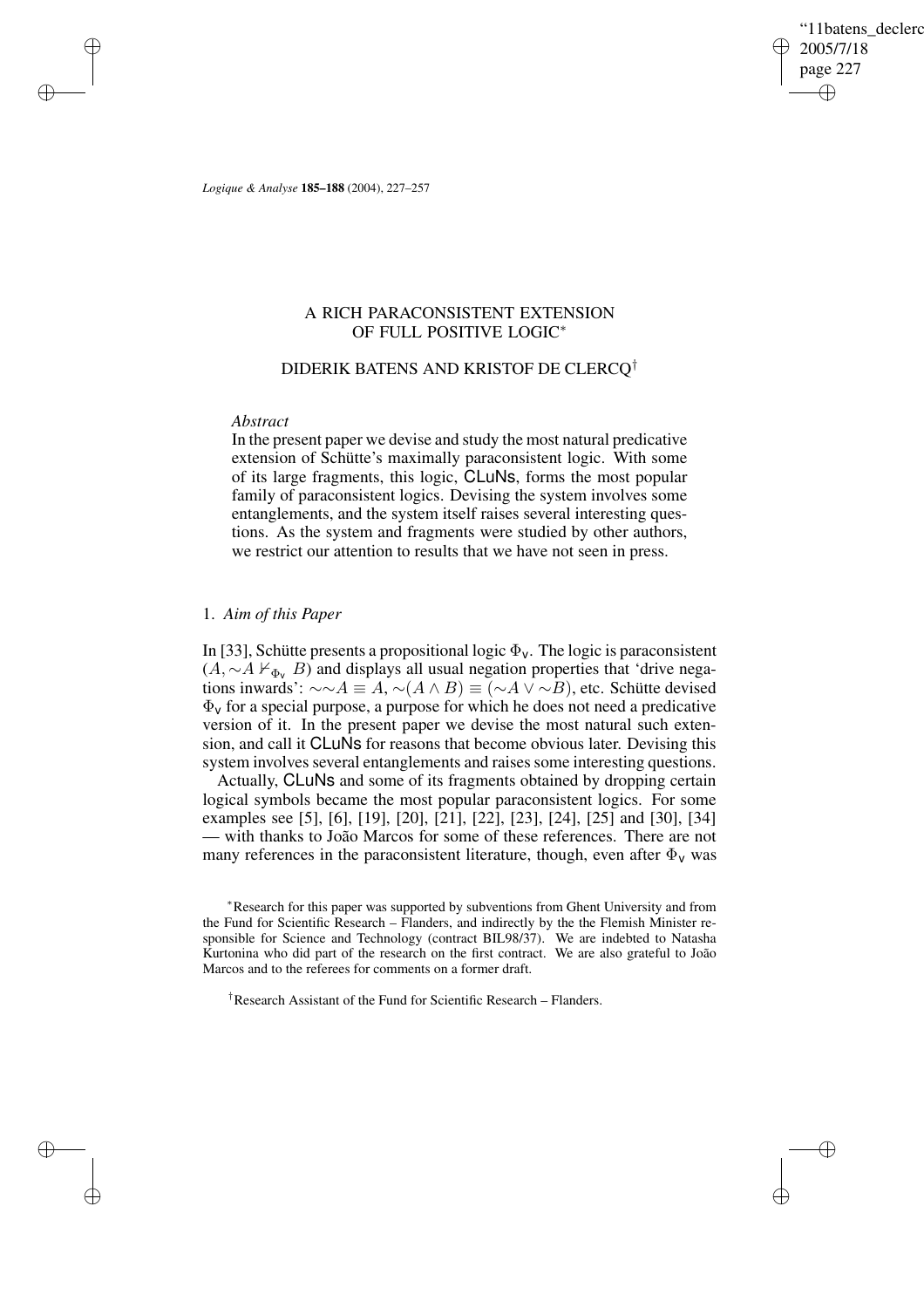✐

## 228 DIDERIK BATENS AND KRISTOF DE CLERCQ

(explicitly ascribed to Schütte and) studied, together with other propositional paraconsistent logics in [7].

Some paraconsistent logicians object to a detachable material implication, but like the other properties of the logic. For example, Priest's preferred paraconsistent system, LP, is (at the propositional level) the ∼-∧-∨ fragment of CLuNs.

 $\Phi_{\rm V}$  contains a constant, now usually written as " $\perp$ ", that represents 'The Falsehood' (or the 'conjunction of all formulas') and is characterized by ⊥ ⊃ A. In this system, classical negation may be defined by  $\neg A =_{df} A \supset \bot$ . In [7], the ⊥-less (and ¬-less) fragment of  $\Phi_{\nu}$  is studied (under the name  $PI<sup>s</sup>$ ) and is shown to be maximally paraconsistent — i.e. propositional CL is the only non-trivial logic that extends  $\Phi_{v}$ . In the present paper, we shall distinguish CLuNs, in which classical negation and bottom are primitive or definable, from pure paraconsistent CLuNs, in which classical negation is not definable.

It is not our aim, in the present paper, to offer a complete study of CLuNs, but rather to describe some properties that thus far went largely unnoticed. Three main topics are dealt with. First, we devise CLuNs as a natural predicative extension of  $\Phi_{v}$  and present a variety of semantics for it — the system turns out to be rather natural under a large class of very different descriptions. Next we offer some comments on definability in CLuNs and consider the (remarkable) relation between non-equivalent formulas containing a single propositional letter — we refer to [19] for an interesting study of definable propositional connectives in CLuNs. Finally we consider some further properties of the system.

A separate motivation for devising CLuNs is that we want to study, in a separate paper, the properties of the inconsistency-adaptive logics — see, *e.g.*, [10] or [13] — that are based upon it. Although our preferred inconsistency-adaptive logics for studying inconsistencies in empirical (scientific and everyday) theories have CLuN — see below — as their lower limit logic, most inconsistencies in mathematical theories seems to require inconsistencyadaptive logics that have CLuNs as their lower limit logic.

# 2. *Syntax*

✐

✐

Let  $\mathcal L$  be the language of CL (with identity but without function symbols). We shall take "∼" to be the standard negation of the language — the unqualified word "negation" will always refer to it. For future reference we shall say that L is *defined* (in the usual way) *from*  $\langle S, C, V, \mathcal{P}^1, \mathcal{P}^2, \ldots \rangle$ , in which  $S$  is the set of sentential letters,  $C$  the set of (letters for) individual constants, V the set of variables, and  $\mathcal{P}^r$  the set of predicates of rank r.

✐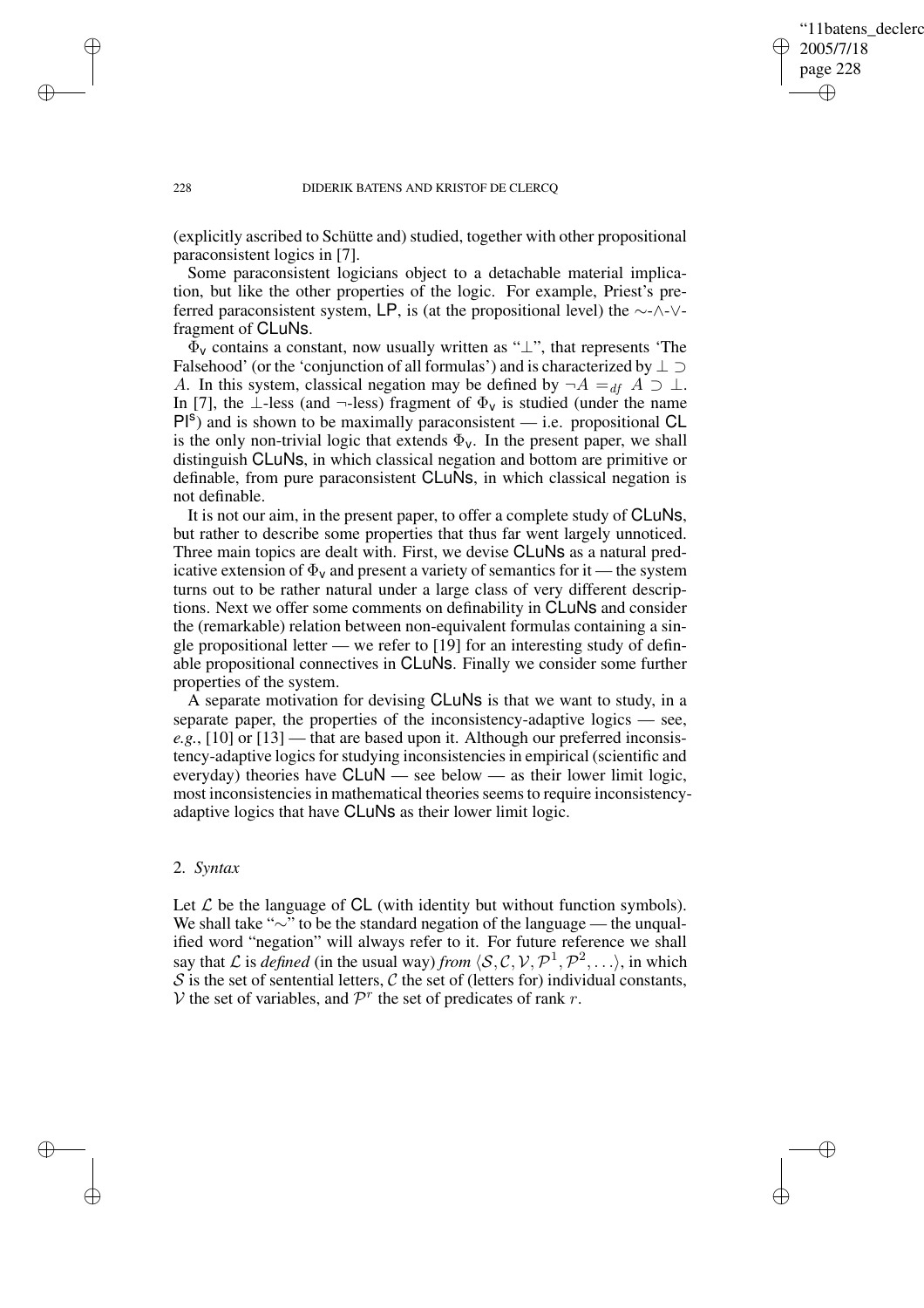✐

In agreement with the presentation in [33], we shall take  $\mathcal L$  to contain bottom  $(\perp)$ . It will have no meaning in pure paraconsistent CLuNs, but is implicitly defined by the axiom schema  $\perp \supset A$  in full CLuNs.<sup>1</sup> The negation ¬, explicitly defined by ¬ $A =_{df} A \supset \perp$ , is coextensive with  $\sim$  in CL, but not in CLuNs. So CLuNs may be seen as weaker than CL, but also as an extension of CL obtained by adding a (rich) paraconsistent negation ∼.

CLuNs is an extension of the basic paraconsistent logic CLuN, $<sup>2</sup>$  which</sup> consists of the full positive fragment of CL together with  $A \vee \sim A$ .<sup>3</sup>

It is worth pointing out that Replacement of Equivalents and Replacement of Identicals are not generally valid in CLuN. If  $\vdash_{\text{CLuN}} A \equiv B$  and D is obtained by replacing A by B in C, then  $\vdash_{\mathsf{CLuN}} C \equiv D$  *provided* the replacement did not take place within the scope of a "∼". The origin of the proviso is easily detected. The positive fragment of CL does not allow for the replacements within the scope of  $\sim$ , and adding  $A \vee \sim A$  does not repair this. Similarly for Replacement of Identicals.

The propositional part of CLuN is axiomatized by:

✐

✐

✐

✐

MP From A and  $A \supset B$  to derive B A $\supset$ 1  $A \supset$ ( $B \supset A$ ) A $\supset$ 2  $((A \supset B) \supset A) \supset A$ A $\supset$ 3  $(A \supset (B \supset C)) \supset ((A \supset B) \supset (A \supset C))$ A $\perp$   $\perp$   $\supset$  A A $\wedge$ 1  $(A \wedge B) \supset A$ A $\wedge$ 2  $(A \wedge B) \supset B$ A $\wedge$ 3  $A \supset (B \supset (A \wedge B))$ A $\vee$ 1  $A \supset (A \vee B)$ A $\vee$ 2  $B \supset (A \vee B)$ A∨3  $(A \supset C) \supset ((B \supset C) \supset ((A \vee B) \supset C))$ A $\equiv$ 1  $(A \equiv B) \supset (A \supset B)$ A $\equiv 2 \quad (A \equiv B) \supset (B \supset A)$ A $\equiv 3$   $(A \supset B) \supset (B \supset A) \supset (A \equiv B)$ A∼1  $(A \supset \sim A) \supset \sim A$ 

Full CLuN is obtained by adding:

<sup>1</sup> This greatly simplifies metatheoretic proofs whereas the properties of pure paraconsistent CLuNs are derivable by simple means.

<sup>2</sup> CLuN is basic in the following sense. Where  $\neg$  is considered as the standard negation of CL, CLuN is the intersection of all ∼-complete extensions of CL. Without ¬, CLuN is the intersection of all ∼-complete extensions of full positive CL. We refer to [26] for a proof at the propositional level which is easily generalized to the full logic.

<sup>3</sup> Where negation in CL is characterized by the consistency and the completeness presupposition, CLuN just retains the latter, thus allowing for gl*u*ts with respect to *n*egation.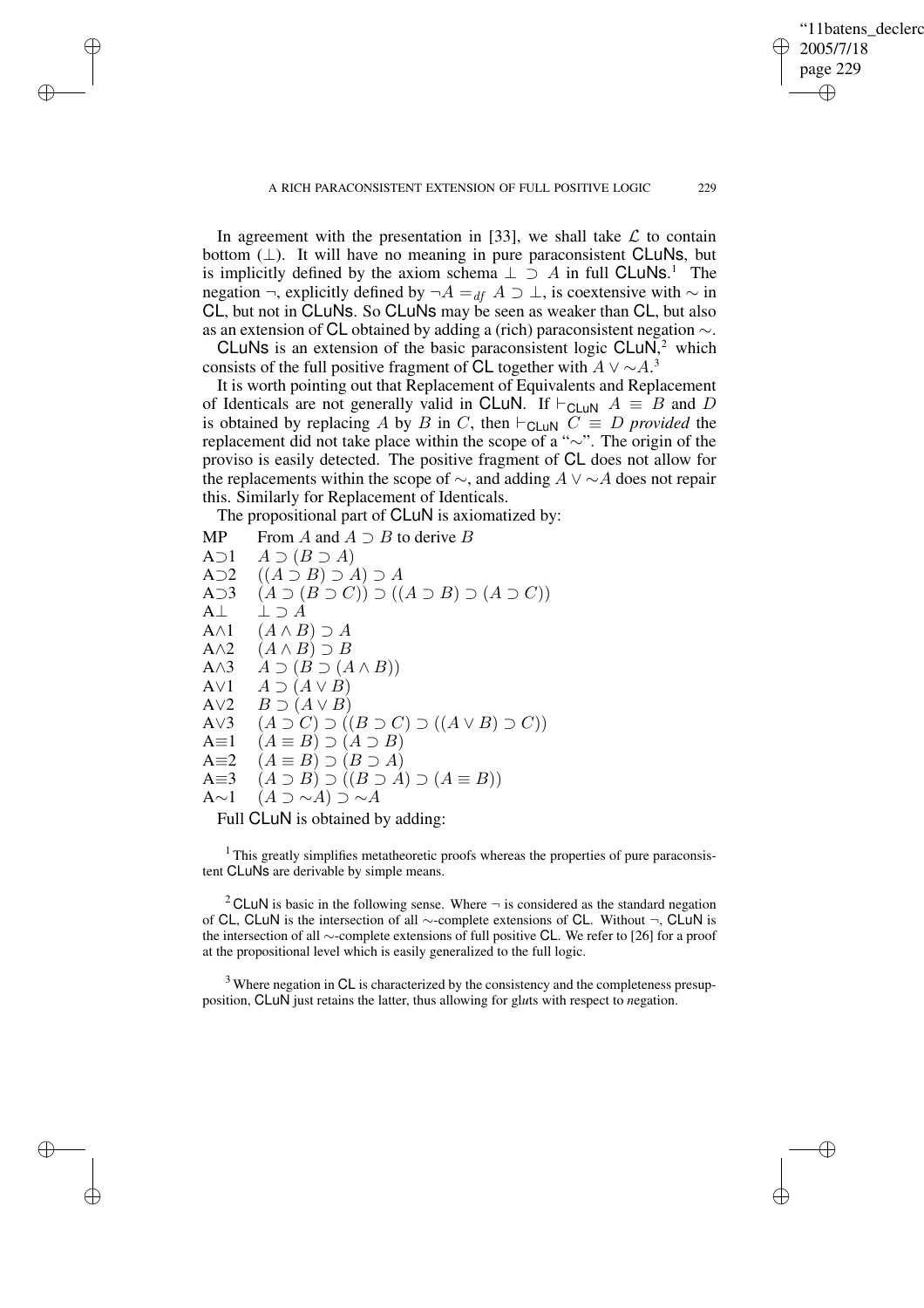✐

## 230 DIDERIK BATENS AND KRISTOF DE CLERCQ

- R $\forall$  To derive  $\vdash A \supset (\forall \alpha) B(\alpha)$  from  $\vdash A \supset B(\beta)$ , provided  $\beta$  does not occur in either A or  $B(\alpha)$ .
- A $\forall$   $(\forall \alpha)A(\alpha) \supset A(\beta)$
- R∃ To derive  $\vdash (\exists \alpha)A(\alpha) \supset B$  from  $\vdash A(\beta) \supset B$ , provided  $\beta$  does not occur in either  $A(\alpha)$  or B.
- A $\exists$   $A(\beta) \supset (\exists \alpha) A(\alpha)$
- A=1  $\alpha = \alpha$
- A=2  $\alpha = \beta \supset (A \supset B)$  where B is obtained by replacing in A an occurrence of  $\alpha$  that occurs outside the scope of a negation by  $\beta$

The propositional fragment of CLuNs, viz.  $\Phi_{v}$ , is obtained by adding to that for CLuN a set of axiom schemas that 'drive negation inwards' in the expected way:

$$
A \sim \sim \sim A \equiv A
$$

A∼ $\supset \sim(A \supset B) \equiv (A \land \sim B)$  $A \sim \wedge$  ∼ $(A \wedge B) \equiv (\sim A \vee \sim B)$  $A \sim \vee$  ∼ $(A \vee B) \equiv (\sim A \wedge \sim B)$ 

A∼≡  $\sim(A \equiv B) \equiv ((A \lor B) \land (\sim A \lor \sim B))$ 

To obtain CLuNs without identity, add the pertinent axiom schemas and rules of CLuN together with:

 $A \sim \forall \sim (\forall \alpha) A \equiv (\exists \alpha) \sim A$  $A \sim \exists \sim (\exists \alpha) A \equiv (\forall \alpha) \sim A$ 

It is worth pointing out two interesting facts at this point. First equivalence is not in general contraposable. Next, the contraposed versions of A∼∼, A∼∧, A∼∨, A∼∀, and A∼∃ are derivable, but those of A∼⊃ and A∼≡ are not. (It follows at once that the rule of Replacement of (Provable) Equivalents is not derivable, but it is possible to define another equivalence that warrants replacement — see Section 6.)

How should identity behave in CLuNs? We may associate it with " $\equiv$ ", in which case it will, as in CLuN, lead to the Replacement of Identicals that do *not* occur within the scope of a negation. Alternatively, we may require that identity behaves fully classical in sanctioning Replacement of Identicals everywhere. There are three good reasons for the latter decision. The first is that the Replacement of Identicals is of the same type as other 'natural' rules, such as de Morgan properties — compare section 1. The second reason is this. As we shall see in Section 6, it is possible to define in CLuNs an equivalence that warrants replacement of formulas that are equivalent (in this sense). Given this, it would be odd not to have full Replacement of Identicals. The third reason is related to the relation between CLuNs and CL we postpone its discussion to Section 7. So, while there is no *formal* objection against keeping  $A=2$ , we shall take identity in CLuNs to be defined by A=1 and  $A=2^s$ :

✐

✐

✐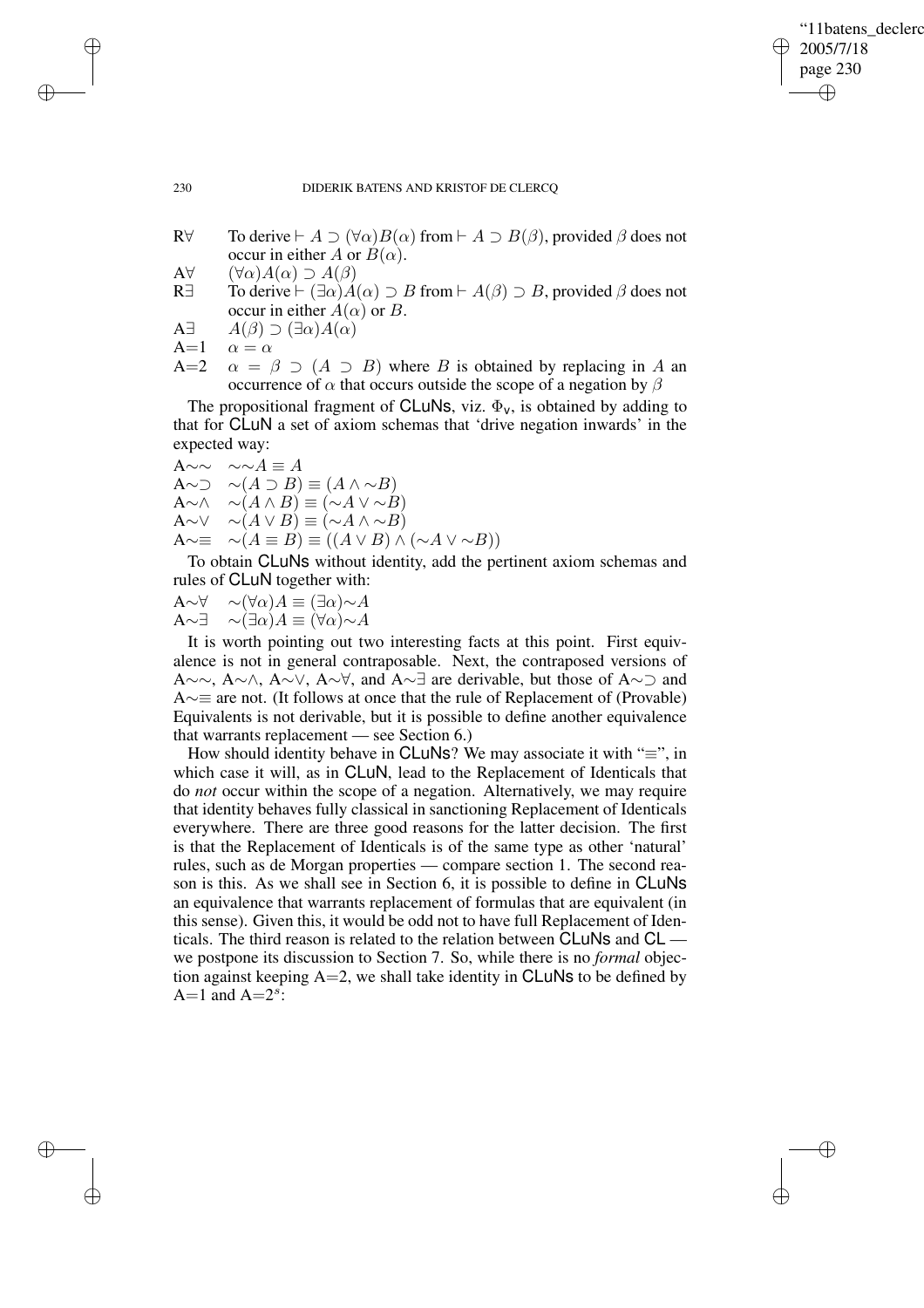✐

 $A=2^s$  $\alpha = \beta \supset (A \supset B)$  where B is obtained by replacing in A an occurrence of  $\alpha$  by  $\beta$ 

Of course one may consider the variant defined by  $A=2$  — there is no formal objection to this.

The *pure paraconsistent* versions of CLuN and CLuNs are obtained by dropping the axiom A⊥. In pure paraconsistent CLuN no logical symbol can be eliminated by defining it from the others. In pure paraconsistent CLuNs some logical symbols can be eliminated by defining them from the others, as we shall see in Section 6.

# 3. *Semantics and Some Metatheory*

✐

✐

✐

✐

We begin with a semantics for **CLuNs** that is arrived by modifying and extending the CLuN-semantics — see [10] and especially [17].

According to the CLuN-semantics the assignment function  $v$  assigns a truth value to all closed formulas — henceforth wffs — of the form ∼A. In view of the clause

 $v_M(\sim A) = 1$  iff  $v_M(A) = 0$  or  $v(\sim A) = 1$ ,

CLuN-models are negation-complete but possibly inconsistent. In CLuNs the value of the negation of a complex wff depends on the value of its subformulas and/or their negations. Moreover, we have to make sure that A=2<sup>*s*</sup> comes out valid; if  $v(a) = v(b)$ , then, for example, it is required that  $v(\sim Pa) = v(\sim Pb).$ 

We shall meet this requirement by applying the (general) method suggested at the end of Section 8 of [10]:  $v$  does not assign a truth value to negations of wffs that contain constants, but rather assigns a set of  $n$ -tuples of members of the domain to some (specified) meta-linguistic formula of the same form. To simplify the notation, we write, where  $\pi^r \in \mathcal{P}^r$ ,  $\sim \pi^r$  instead of  $\sim \pi^r \alpha_1 \dots \alpha_r$ ; similarly, we write  $\sim$  = instead of  $\sim \alpha = \beta$ .

Let  $O$  be a set of *pseudo-constants*;  $O$  should have at least the cardinality of the domain of the largest models one wants to consider. Let the pseudolanguage  $\mathcal{L}$  + be defined from  $\langle \mathcal{S}, \mathcal{C} \cup \mathcal{O}, \mathcal{V}, \mathcal{P}^1, \mathcal{P}^2, \ldots \rangle$  — see Section 2. Let  $\mathcal{F}$  + and  $\mathcal{W}$  + denote respectively the set of formulas and the set of wffs of  $L+$ . Formulas that do not contain any logical symbols, except possibly for identity, will be called *primitive formulas*. Finally, let  $\alpha S = \{\alpha A \mid A \in S\},\$  $\sim \mathcal{P}^r = \{ \sim \pi^r \mid \pi^r \in \mathcal{P}^r \}$  ( $r > 0$ ), and extend  $\sim \mathcal{P}^2$  with  $\sim =$ .

A CLuNs-model is a couple  $M = \langle D, v \rangle$  in which D is a non-empty set and  $v$  is an assignment function defined by:

C1.1  $v : S \mapsto \{0, 1\}$ 

C1.2  $v : \mathcal{C} \cup \mathcal{O} \mapsto D$  (where  $D = \{v(\alpha) \mid \alpha \in \mathcal{C} \cup \mathcal{O}\}\$ )

C1.3  $v: \mathcal{P}^r \mapsto \wp(D^r)$  (the power set of the r-th Cartesian product of D)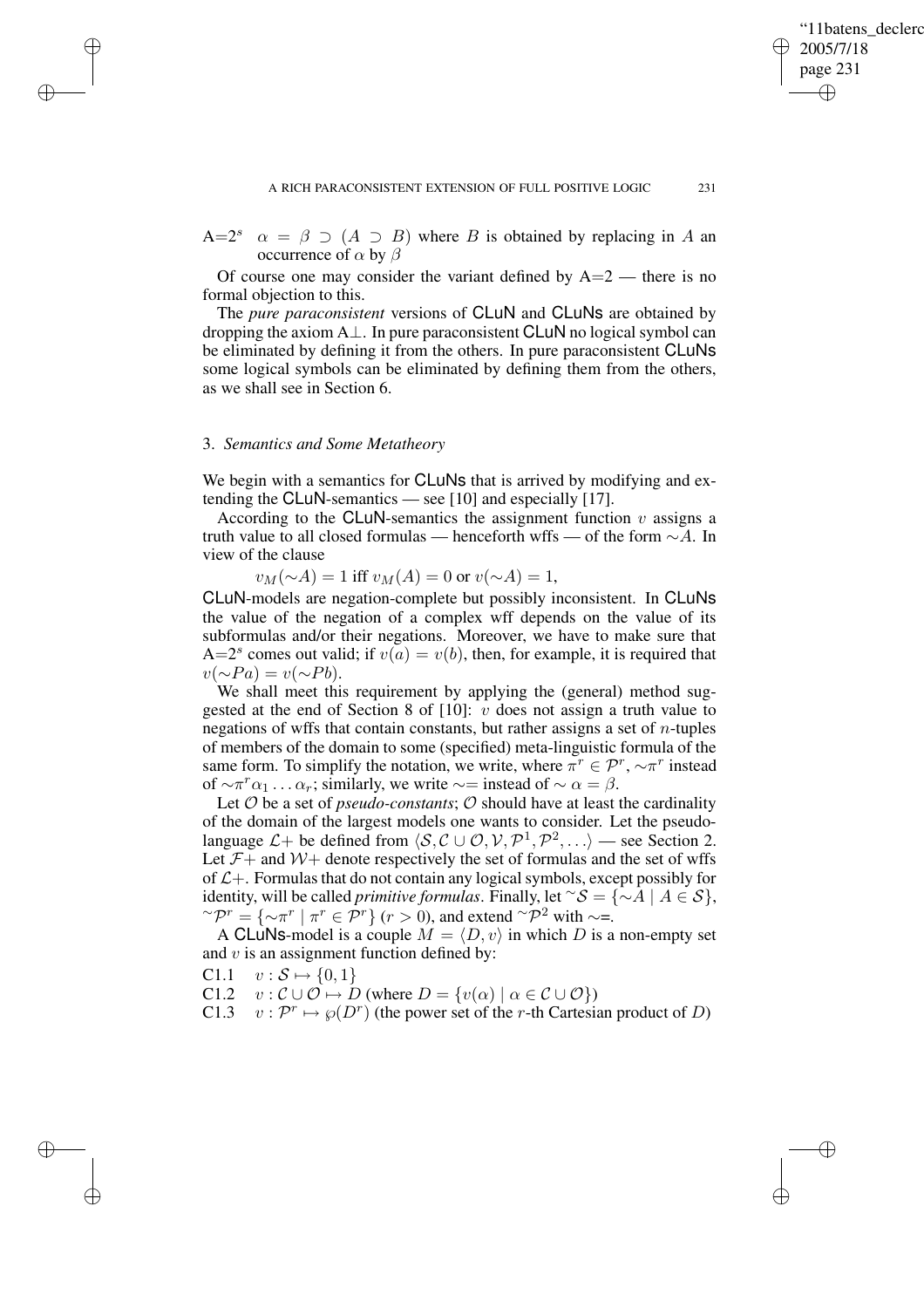✐

## 232 DIDERIK BATENS AND KRISTOF DE CLERCQ

 $C1.4$  $v: \ulcorner \mathcal{S} \mapsto \{0, 1\}$  $C1.5$  ${}^\sim \mathcal{P}^r \mapsto \wp(\check{D}^r)$ The valuation function  $v_M$  determined by M is defined as follows: C2.1  $v_M : \mathcal{W}^+ \mapsto \{0, 1\}$ C2.2 where  $A \in S$ ,  $v_M(A) = v(A); v_M(\perp) = 0$ <br>C2.3  $v_M(\pi^r \alpha_1 \dots \alpha_r) = 1$  iff  $\langle v(\alpha_1), \dots, v(\alpha_r) \rangle$ C2.3  $v_M(\pi^r\alpha_1 \dots \alpha_r) = 1$  iff  $\langle v(\alpha_1), \dots, v(\alpha_r) \rangle \in v(\pi^r)$ C2.4  $v_M(\alpha = \beta) = 1$  iff  $v(\alpha) = v(\beta)$ <br>C2.5  $v_M(A \supset B) = 1$  iff  $v_M(A) = 0$  $v_M(A \supset B) = 1$  iff  $v_M(A) = 0$  or  $v_M(B) = 1$ C2.6  $v_M(A \wedge B) = 1$  iff  $v_M(A) = 1$  and  $v_M(B) = 1$ C2.7  $v_M(A \vee B) = 1$  iff  $v_M(A) = 1$  or  $v_M(B) = 1$ C2.8  $v_M(A \equiv B) = 1$  iff  $v_M(A) = v_M(B)$ C2.9  $v_M((\forall \alpha)A(\alpha)) = 1$  iff  $v_M(A(\beta)) = 1$  for all  $\beta \in \mathcal{C} \cup \mathcal{O}$ C2.10  $v_M((\exists \alpha)A(\alpha)) = 1$  iff  $v_M(A(\beta)) = 1$  for at least one  $\beta \in \mathcal{C} \cup \mathcal{O}$ C2.11 where  $\sim A \in {}^{\sim} \mathcal{S}, v_M(\sim A) = 1$  iff  $v_M(A) = 0$  or  $v(\sim A) = 1$ C2.12 where  $r > 0$ ,  $v_M(\sim \pi^r \alpha_1 \dots \alpha_r) = 1$  iff  $v_M(\pi^r \alpha_1 \dots \alpha_r) = 0$  or  $\langle v(\alpha_1), \ldots, v(\alpha_r) \rangle \in v(\sim \pi^r)$ C2.13  $v_M(\sim \sim A) = v_M(A)$ C2.14  $v_M(\sim(A \supset B)) = v_M(A \wedge \sim B)$ C2.15  $v_M(\sim(A \wedge B)) = v_M(\sim A \vee \sim B)$ C2.16  $v_M(\sim(A \vee B)) = v_M(\sim A \wedge \sim B)$ C2.17  $v_M(\sim(A \equiv B)) = v_M((A \lor B) \land (\sim A \lor \sim B))$ C2.18  $v_M(\sim(\forall \alpha)A(\alpha)) = v_M((\exists \alpha) \sim A(\alpha))$ C2.19  $v_M(\sim(\exists\alpha)A(\alpha))=v_M(\forall\alpha)\sim A(\alpha)$ 

Truth in a model, semantic consequence, and validity are defined as usual — we sometimes shall write  $M \models A$  to express that M verifies A.

Any model is equivalent to (verifies the same wffs as) a  $N$ -minimal model, viz. a model in which  $v(\sim A) = 0$  whenever  $v_M(A) = 0$ . A model is consistent and N-minimal if  $v(∼A) = 0$  for all A; if the condition is not fulfilled the model may still be consistent, in which case it is not  $\mathcal N$ -minimal.

The Deduction Theorem is obviously provable. Similarly for Compactness with respect to derivability, semantic consequence, satisfiability, triviality, ¬-consistency, and ∼-consistency.

# *Theorem 1*: CLuNs *is sound with respect to the semantics.*

*Proof.* The only non-trivial case concerns the truth of  $A \vee \neg A$  in every model. To show this, we prove, by an induction on the complexity of A, that  $v_M(\sim A) = 1$  if  $v_M(A) = 0$ . The base case follows immediately from C2.11 and C2.12. For the induction step we consider one clause as an example. Let A be of the form  $B \wedge C$ . Suppose  $v_M(B \wedge C) = 0$ . By C2.6  $v_M(B) = 0$ or  $v_M(C) = 0$ . Hence, by the induction hypothesis,  $v_M(\sim B) = 1$  or  $v_M(\sim C) = 1$ . Consequently  $v_M(\sim(B \wedge C)) = v_M(\sim B \vee \sim C) = 1$ .

✐

✐

✐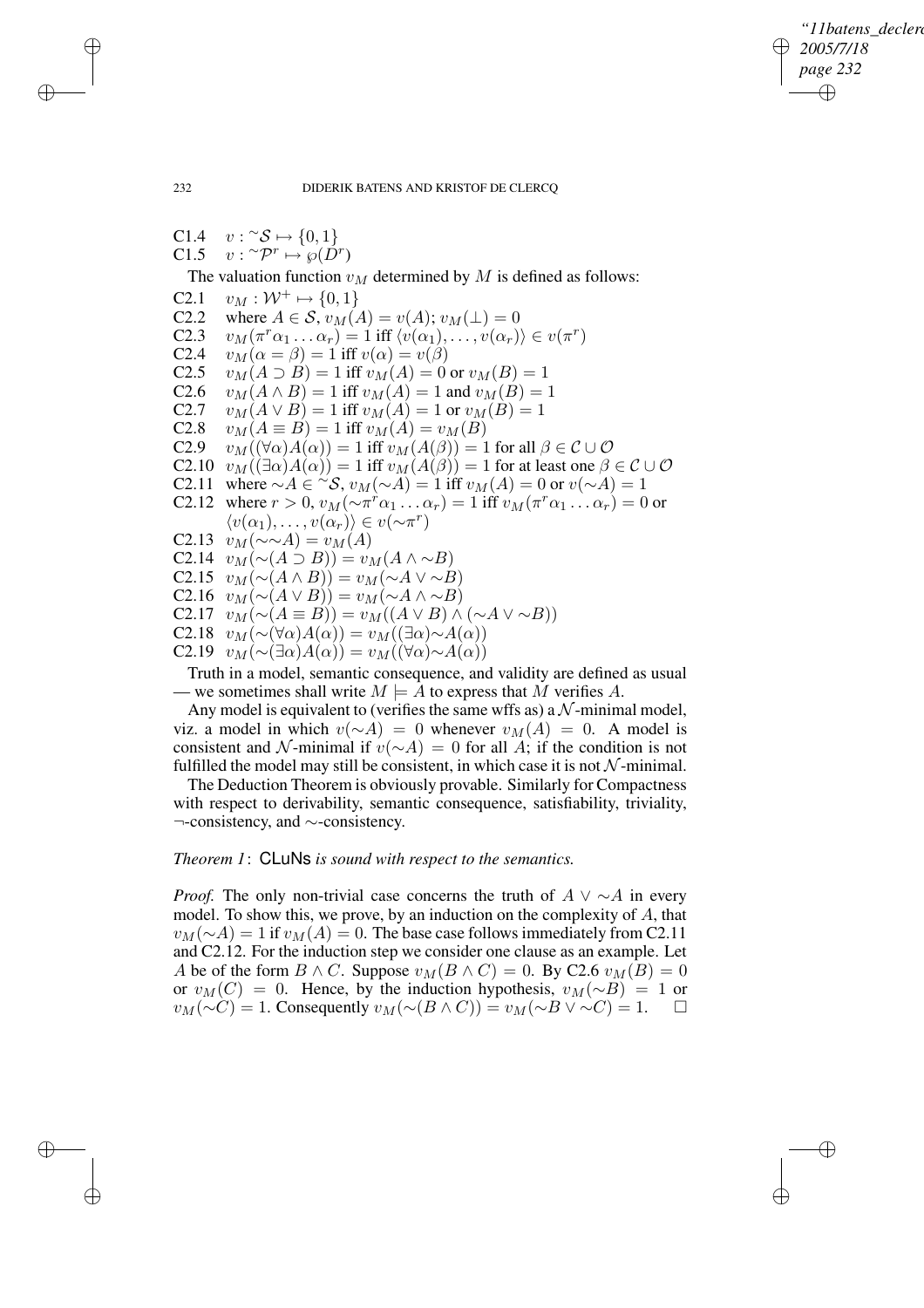✐

For the following theorem, consider a denumerable  $\mathcal{O}^{\circ} \subseteq \mathcal{O}$  and let  $\mathcal{L}^{\circ}$  be the defined from  $\langle \mathcal{S}, \mathcal{C} \cup \mathcal{O}^{\circ}, \mathcal{V}, \mathcal{P}^1, \mathcal{P}^2, \ldots \rangle$ .

# *Theorem 2*: CLuNs *is strongly complete with respect to the semantics.*

*Proof.* Suppose that  $\Gamma \nvdash_{\text{CLuNs}} A$ . Consider, as for the proof in CL, a sequence  $\overline{B_1}, \overline{B_2}, \ldots$  that contains all wffs (of  $\mathcal{L}^{\circ}$ ) and in which each wff of the form  $(\exists \alpha) C$  is followed immediately by an instance with a constant that does not occur in  $\Gamma$ , in A, or in any previous member of the sequence. We then define

$$
\begin{array}{rcl}\n\Delta_0 & = & Cn_{\text{CLuNs}}(\Gamma) \\
\Delta_{i+1} & = & Cn_{\text{CLuNs}}(\Delta_i \cup \{B_{i+1}\}) \text{ if } A \notin \text{C}n_{\text{CLuNs}}(\Delta_i \cup \{B_{i+1}\}), \text{ and} \\
\Delta_{i+1} & = & \Delta_i \text{ otherwise} \\
\Delta & = & \Delta_0 \cup \Delta_1 \cup \dots\n\end{array}
$$

Each of the following is provable:

(i)  $\Gamma \subset \Delta$  (by the construction).

✐

✐

✐

✐

- (ii)  $A \notin \Delta$  (by the construction).
- (iii)  $\Delta$  is deductively closed (by the definition of  $\Delta$ ).
- (iv)  $\Delta$  is maximally non-trivial. To see this, remark first that  $A \supset C \in \Delta$ for all C. Indeed, if  $A \supset C \notin \Delta$ , then there is a  $\Delta_i$  such that  $\Delta_i \cup \{A \supset C\}$  $C$ }  $\vdash A$ ; hence  $\Delta_i \vdash (A \supset C) \supset A$  by the Deduction Theorem; hence, in view of A⊃2,  $\Delta_i$   $\vdash$  A, which is impossible. If  $E \notin \Delta$ , then there is a  $\Delta_i$  such that  $\Delta_i \cup \{E\} \vdash A$  and hence  $\Delta \cup \{E\} \vdash A$ ; as  $A \supset C \in \Delta$ for all  $C, \Delta \cup \{E\}$  is trivial.
- (v)  $\Delta$  is prime, i.e.: if  $C \vee E \in \Delta$ , then  $C \in \Delta$  or  $E \in \Delta$ . Suppose that  $\hat{C} \vee E \in \Delta$ ,  $C \notin \Delta$  and  $E \notin \Delta$ ; hence, as in the proof of (iv),  $\Delta \cup \{C\} \vdash A$  and  $\Delta \cup \{D\} \vdash A$ , and also  $\Delta \vdash C \supseteq A$  and  $\Delta \vdash D \supseteq A$  by the Deduction Theorem; but then  $\Delta \vdash (C \lor D) \supseteq A$ and hence  $\Delta \vdash A$ , which is impossible.
- (vi)  $\Delta$  is  $\omega$ -complete with respect to  $\mathcal{L}^{\circ}$ .<sup>4</sup> As for CL, the order of the sequence  $B_1, B_2, \ldots$  and R∃ warrant that, if  $(\exists \alpha) C(\alpha) \in \Delta$ , then  $C(\beta) \in \Delta$  for some  $\beta \in \mathcal{C} \cup \mathcal{O}^{\circ}$ .

We now define a CLuNs-model M from  $\Delta$ . Let  $\llbracket \alpha \rrbracket$ , the equivalence class of  $\alpha \in \mathcal{C} \cup \mathcal{O}^{\circ}$ , be such that  $\beta \in [\![\alpha]\!]$  iff  $\alpha = \beta \in \Delta$ .

- (1)  $D = \{\llbracket \alpha \rrbracket \mid \alpha \in \mathcal{C} \cup \mathcal{O}^{\circ}\};$
- (2) for all  $C \in \mathcal{S}$ ,  $v(C) = 1$  iff  $C \in \Delta$ ;
- (3) for all  $\alpha \in \mathcal{C} \cup \mathcal{O}^{\circ}$ ,  $v(\alpha) = [\![\alpha]\!]$ ;

 $4 \Delta$  is  $\omega$ -complete iff, if  $(\exists \alpha) A(\alpha) \in \Delta$ , then  $A(\beta) \in \Delta$  for some  $\beta \in \mathcal{C} \cup \mathcal{O}^{\circ}$ .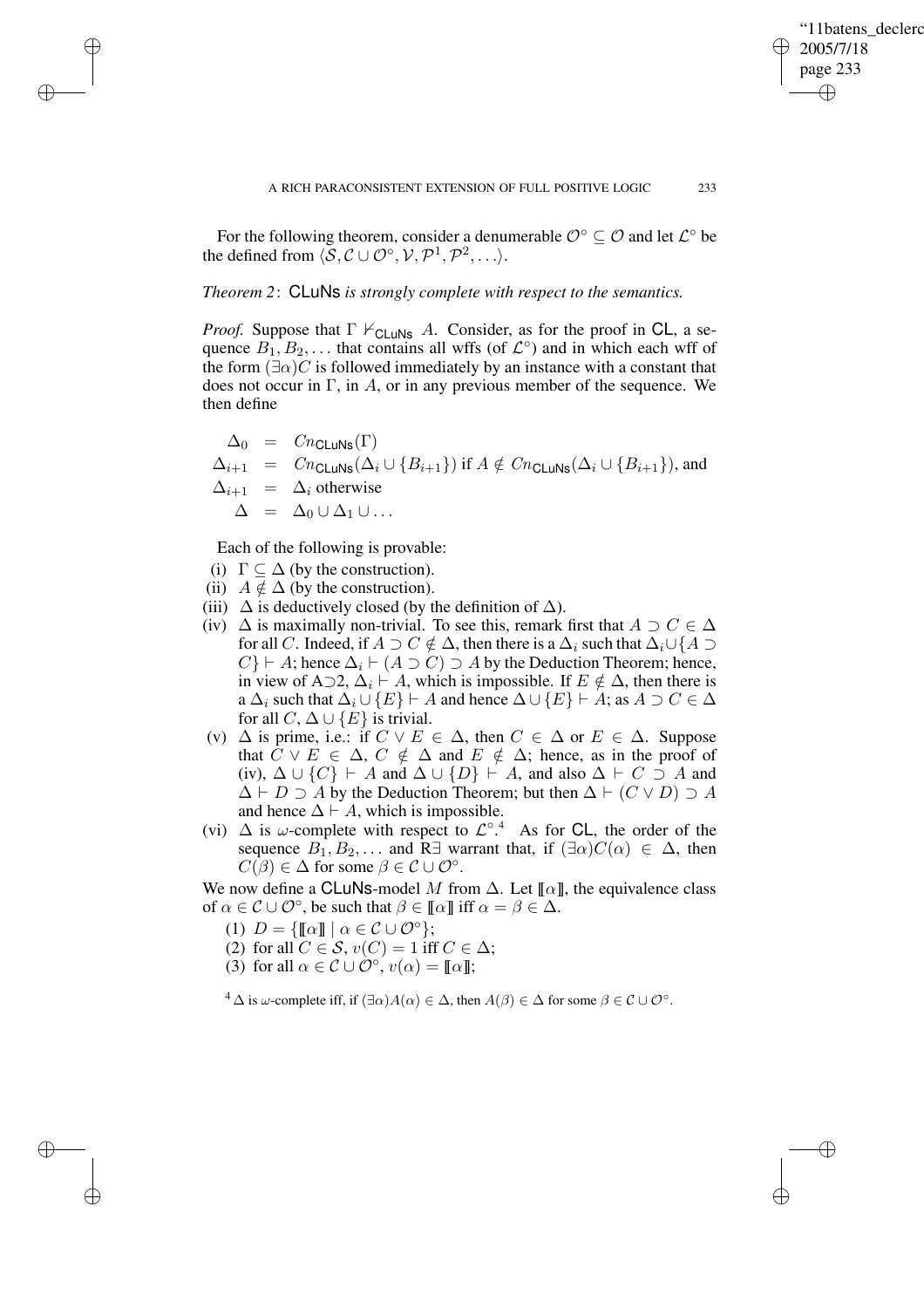✐

## 234 DIDERIK BATENS AND KRISTOF DE CLERCQ

- (4) for all  $r, v(\pi^r) = \{ \langle [\![\alpha_1]\!] , \ldots, [\![\alpha_r]\!] \rangle \mid \pi^r \alpha_1 \ldots \alpha_r \in \Delta \};$
- (5) for all  $\sim C \in \sim \infty$ ,  $v(\sim C) = 1$  iff  $\sim C \in \Delta$ ;
- (6) for all  $\pi^r \in \mathcal{P}^r$ ,  $v(\sim \pi^r) = \{ \langle [\![\alpha_1]\!], \ldots, [\![\alpha_r]\!] \rangle \mid \sim \pi^r \alpha_1 \ldots \alpha_r \in \mathcal{P}^r$ ∆}.

We finally show, by an induction on the complexity of the wffs of  $\mathcal{L}^{\circ}$ , that, for every wff C,  $v_M(C) = 1$  iff  $C \in \Delta$ .

In view of C2.2–4, 1–6 warrant that, where C is a primitive wff,  $v_M(C)$  = 1 iff  $C \in \Delta$  — the proof is completely standard. Also, if C is a primitive wff, then 5 and 6 warrant that  $v_M(\sim C) = 1$  iff  $\sim C \in \Delta$ .<sup>5</sup>

With primitive wffs and their negations as the base case, we proceed by the usual induction. Let us consider one of the many cases, viz.  $C = \sim (D \wedge E)$ :

 $∼(D \wedge E) \in \Delta$  iff  $~\sim D \vee \sim E \in \Delta$  (as  $\Delta$  is deductively closed) iff ∼D ∈ ∆ or ∼E ∈ ∆ (as ∆ is prime) iff  $v_M(\sim D) = 1$  or  $v_M(\sim E) = 1$  (by the induction hypothesis) iff  $v_M(\sim(D \wedge E)) = 1$  (by C2.7 and C2.15)

As  $v_M(C) = 1$  iff  $C \in \Delta$ , (i) and (ii) give us:  $v_M(B) = 1$  for all  $B \in \Gamma$ , and  $v_M(A) = 0$ . Hence  $\Gamma \nvDash_{\text{CLuNs}} A$ .

The semantics for the pure paraconsistent version of CLuNs is obtained by dropping the subclause on  $\perp$  from C2.2. The proof of all aforementioned theorems for that version is easily derived from the above proofs. The situation is exactly the same for the semantic systems presented in subsequent sections, whence we shall not repeat it there.

# 4. *Three-Valued Semantics*

Several brands of semantic styles allow for more elegant characterizations of CLuNs. We shall mention four of them: a three-valued semantics (this Section), a plus-minus semantics, a Priest-style semantics, and an ambiguity semantics (next section). The elegance of the three-valued semantics resides especially in the fact that all logical constants are truth-functions in it — this was shown in [8] for the propositional version and is extended here for the predicative version.

Consider the values  $T$ ,  $I$ , and  $F$ , corresponding to "consistently true", "inconsistent" and "consistently false" respectively. Where  $M = \langle D, V \rangle$ (defined for the language  $\mathcal{L}$ +) is a three-valued CLuNs-model, the valuation

 $5$ This can still be proved by relying on C2.11 and C2.12 if one requires, in 5, that  $C, \sim C \in \Delta$ , and, in 6, that  $\pi^r \alpha_1 \dots \alpha_r, \sim \pi^r \alpha_1 \dots \alpha_r \in \Delta$ . In this case M is N-minimal.

✐

✐

✐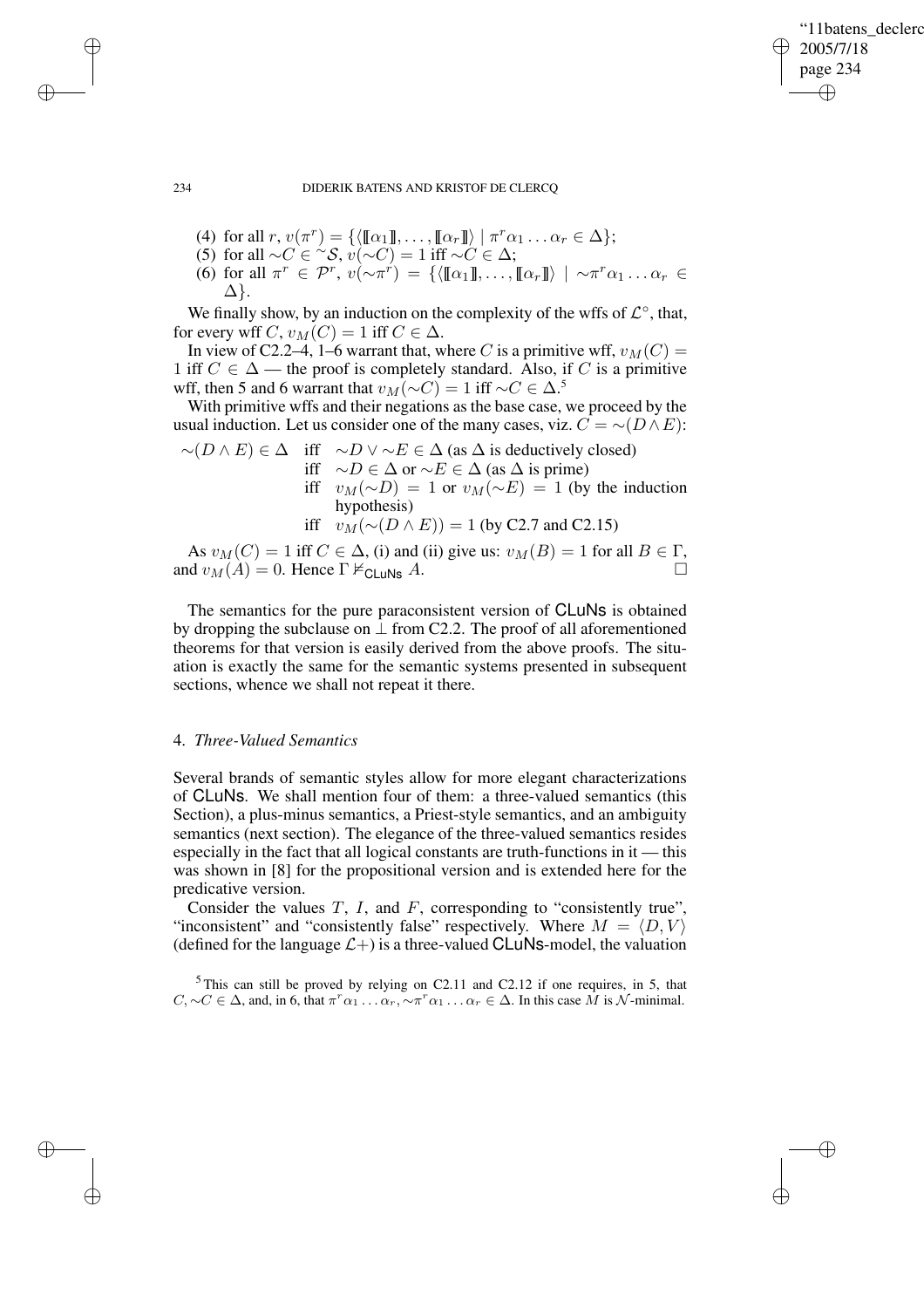✐

function  $V_M$  maps  $W_+$  on  $\{T, I, F\}$ . A is *true in* M iff  $V_M(A) \in \{T, I\}$ . Let us start with the propositional fragment. The behaviour of propositional letters is characterized by:

 $V : \mathcal{S} \mapsto \{T, I, F\}$ 

✐

✐

✐

✐

where  $A \in \mathcal{S}$ ,  $V_M(A) = V(A)$ ;  $V_M(\perp) = F$ 

The meaning of three connectives is defined by the following matrices:

|                                                            | $\sim$ | $\supset$   T I F        |                          | $\wedge$ T I F           |                          |
|------------------------------------------------------------|--------|--------------------------|--------------------------|--------------------------|--------------------------|
|                                                            |        |                          | $T   T   I \overline{F}$ |                          | $T \mid T \mid T \mid F$ |
|                                                            |        | $I \mid T \mid I \mid F$ |                          | $I \mid I \mid I \mid F$ |                          |
| $\begin{array}{c c}\nT & F \\ I & I \\ F & T\n\end{array}$ |        | F T T                    |                          | $F \mid F \mid F \mid F$ |                          |

whereas the two further connectives may be defined explicitly — we list the tables for the reader's ease:<sup>6</sup>

|                                                                                                                                                                                     | V[T I F] |                                                                                                                                                                                                                             |                       | $\equiv$ $\begin{bmatrix} T & I & F \end{bmatrix}$ |  |
|-------------------------------------------------------------------------------------------------------------------------------------------------------------------------------------|----------|-----------------------------------------------------------------------------------------------------------------------------------------------------------------------------------------------------------------------------|-----------------------|----------------------------------------------------|--|
|                                                                                                                                                                                     |          | $T$   $T$   $T$   $T$   $T$   $T$   $T$   $T$   $T$   $T$   $T$   $T$   $T$   $T$   $T$   $T$   $T$   $T$   $T$   $T$   $T$   $T$   $T$   $T$   $T$   $T$   $T$   $T$   $T$   $T$   $T$   $T$   $T$   $T$   $T$   $T$   $T$ | $T$   $T$   $T$   $F$ |                                                    |  |
| $A \vee B =_{df} \sim (\sim A \wedge \sim B)$<br>$A \equiv B =_{df} (A \supset B) \wedge (B \supset \begin{array}{c} 1 \ T \ T \end{array}$<br>$\begin{array}{c} 1 \ T \end{array}$ |          |                                                                                                                                                                                                                             |                       | $I \mid I \mid I \mid F$                           |  |
|                                                                                                                                                                                     |          |                                                                                                                                                                                                                             |                       | $F \mid F \mid F \mid T$                           |  |
| A)                                                                                                                                                                                  |          |                                                                                                                                                                                                                             |                       |                                                    |  |

In order to extend this to the predicative level, we let  $V$  assign elements of D to members of  $\mathcal{C} \cup \mathcal{O}$  in such a way that  $D = \{V(\alpha) \mid \alpha \in \mathcal{C} \cup \mathcal{O}\}\.$ Next, we let V assign a triple  $\langle \Sigma_1, \Sigma_2, \Sigma_3 \rangle$  to members of  $\mathcal{P}^r$  such that  $\Sigma_1, \Sigma_2, \Sigma_3 \in \wp(D^r), \Sigma_1 \cap \Sigma_2 = \Sigma_1 \cap \Sigma_3 = \Sigma_2 \cap \Sigma_3 = \emptyset$ , and  $\Sigma_1 \cup \Sigma_2 \cup \Sigma_3 = \emptyset$  $\wp(D^r)$ . To simplify the notation, we consider V as composed in this case of the three functions  $V^T$ ,  $V^I$ , and  $V^F$ , with  $V^T(\pi^r) = \Sigma_1$ ,  $V^I(\pi^r) = \Sigma_2$ , and  $V^F(\pi^r) = \Sigma_3$ . The three functions determine for which *r*-tuples the predicate is true, inconsistent, and false respectively. The values of primitive predicative expressions are obviously determined by:

> $V_M(\pi^r\alpha_1 \dots \alpha_r) = T \text{ iff } \langle V(\alpha_1), \dots, V(\alpha_r) \rangle \in V^T(\pi^r)$  $V_M(\pi^r\alpha_1 \dots \alpha_r) = I \text{ iff } \langle V(\alpha_1), \dots, V(\alpha_r) \rangle \in V^I(\pi^r)$  $V_M(\pi^r\alpha_1 \dots \alpha_r) = F$  iff  $\langle V(\alpha_1), \dots, V(\alpha_r) \rangle \in V^F(\pi^r)$

Identity is considered as a binary predicate with the special characteristic that  $V^T(=) \cup V^I(=) = \{ \langle o, o \rangle \mid o \in D \}.$  This obviously warrants that  $V_M(\alpha = \alpha) \in \{T, I\}$  for all  $\alpha$  and M.

Finally, the value of universally quantified wffs is determined by:

 $V_M((\forall \alpha)A(\alpha)) = T$  iff  $V_M(A(\beta)) = T$  for all  $\beta \in \mathcal{C} \cup \mathcal{O}$  $V_M((\forall \alpha)A(\alpha)) = F$  iff  $V_M(A(\beta)) = F$  for at least one  $\beta \in \mathcal{C} \cup \mathcal{O}$ 

 $V_M(\forall \alpha)A(\alpha) = I$  iff  $V_M(A(\beta)) \in \{T, I\}$  for all  $\beta \in \mathcal{C} \cup \mathcal{O}$  and  $V_M(A(\beta)) = I$  for at least one  $\beta \in \mathcal{C} \cup \mathcal{O}$ 

whereas the existential quantifier can be explicitly defined by

<sup>6</sup>It follows that the system  $RM_{3}$  from [5] is identical to the propositional fragment of pure paraconsistent CLuNs.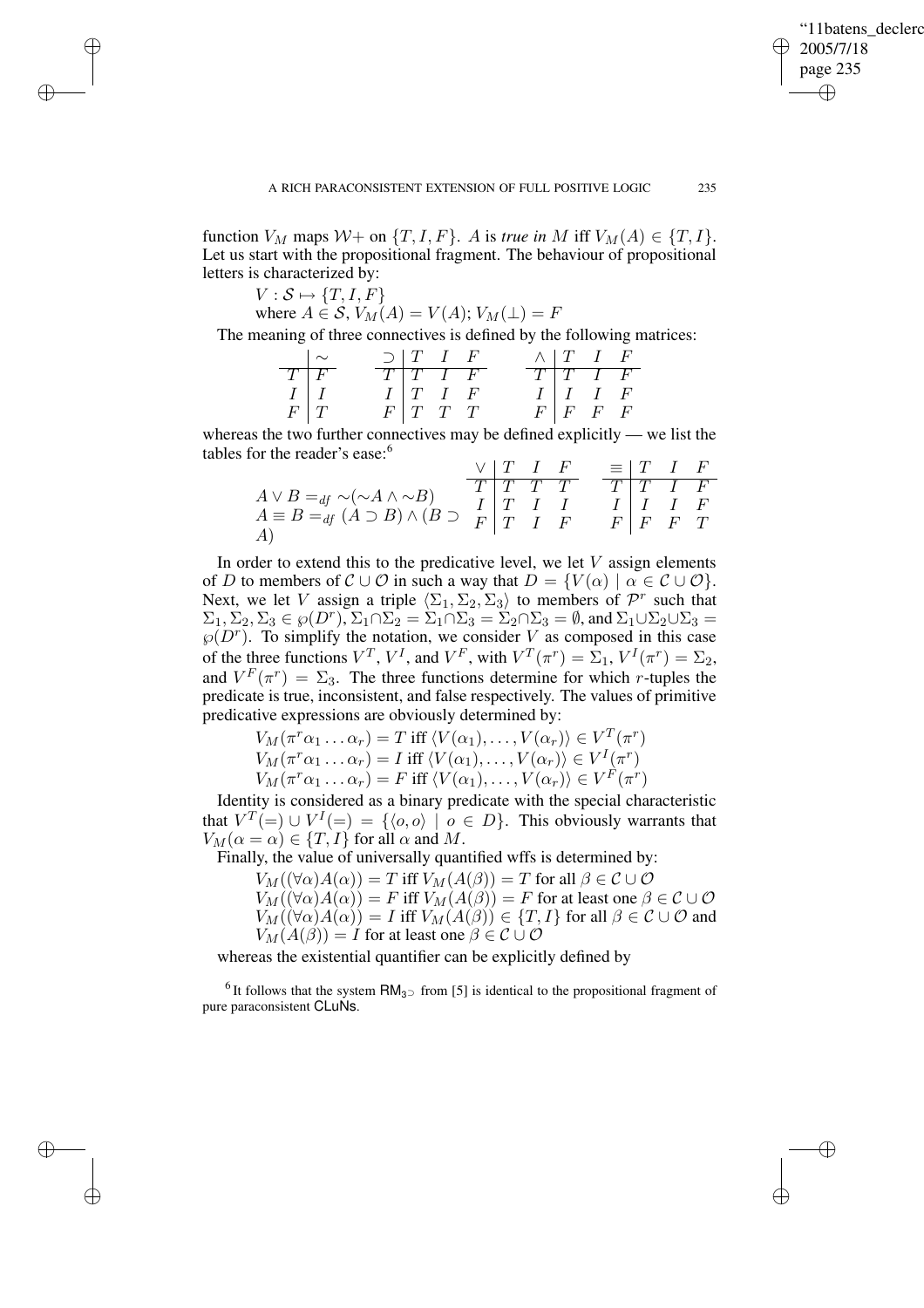✐

## 236 DIDERIK BATENS AND KRISTOF DE CLERCQ

$$
(\exists \alpha) A(\alpha) =_{df} \sim (\forall \alpha) \sim A(\alpha)
$$

Remark that the value of universally and existentially quantified formulas corresponds respectively to that of the infinite conjunctions and disjunctions of their instances in  $\mathcal{L}^+$  — compare to the instructive table on p. 140 of [19].

We shall say that two semantic systems are *equivalent* iff their semantic consequence relations coincide.

*Theorem 3*: *The two-valued* CLuNs*-semantics is equivalent to the threevalued* CLuNs*-semantics.*

*Proof.* It is obvious that any two-valued model  $M = \langle D, v \rangle$  may be transformed to a three-valued model  $M' = \langle D, V \rangle$ , and that any three-valued model  $M' = \langle D, V \rangle$  may be transformed to a two-valued model  $M =$  $\langle D, v \rangle$  such that

- (i) Where  $\alpha \in \mathcal{C} \cup \mathcal{O}, V(\alpha) = v(\alpha)$ .
- (ii) where  $A \in S$ ,  $V(A) = T$  iff  $v(A) = 1$  and  $v(\sim A) = 0$ ,  $V(A) = I$  iff  $v(A) = 1$  and  $v(\sim A) = 1$ ,  $V(A) = F$  iff  $v(A) = 0$  and  $v(\sim A) = 1$ .
- (iii) where  $\pi^r \in \mathcal{P}^r$ ,  $V^T(\pi^r) = v(\pi^r) v(\sim \pi^r)$ ,  $V^I(\pi^r) = v(\pi^r) \cap$  $v(\sim \pi^r), V^F(\pi^r) = v(\sim \pi^r) - v(\pi^r).^7$

The method for obtaining the three-valued model from the two-valued one is immediate and elementary transformations provide the method for the converse.<sup>8</sup>

We leave it to the reader to check that, whenever  $A$  is an a primitive wff or its negation, the following equivalences hold:<sup>9</sup>

- (1)  $V_{M'}(A) = T$  iff  $v_M(A) = 1$  and  $v_M(\sim A) = 0$
- (2)  $V_{M'}(A) = I$  iff  $v_M(A) = 1$  and  $v_M(\sim A) = 1$
- (3)  $V_{M'}(A) = F$  iff  $v_M(A) = 0$  and  $v_M(\sim A) = 1$

By the usual induction on the complexity of wffs, it is easily seen that (1)–(3) hold for all wffs. It follows that M and M' verify exactly the same wffs.  $\Box$ 

<sup>7</sup> Remember that this handles identity.

<sup>8</sup> For example (iii) is equivalent to "where  $\pi^r \in \mathcal{P}^r$ ,  $v(\pi^r) = V^T(\pi^r) \cup V^I(\pi^r)$  and  $v(\sim \pi^r) = V^F(\pi^r) \cup V^I(\pi^r)$ ".

<sup>9</sup>(1)–(3) are obviously equivalent to (1')  $v_M(A) = 1$  iff  $V_{M'}(A) \in \{T, I\}$  and  $(2') v_M(\sim A) = 1$  iff  $V_{M'}(A) \in \{F, I\}.$ 

✐

✐

✐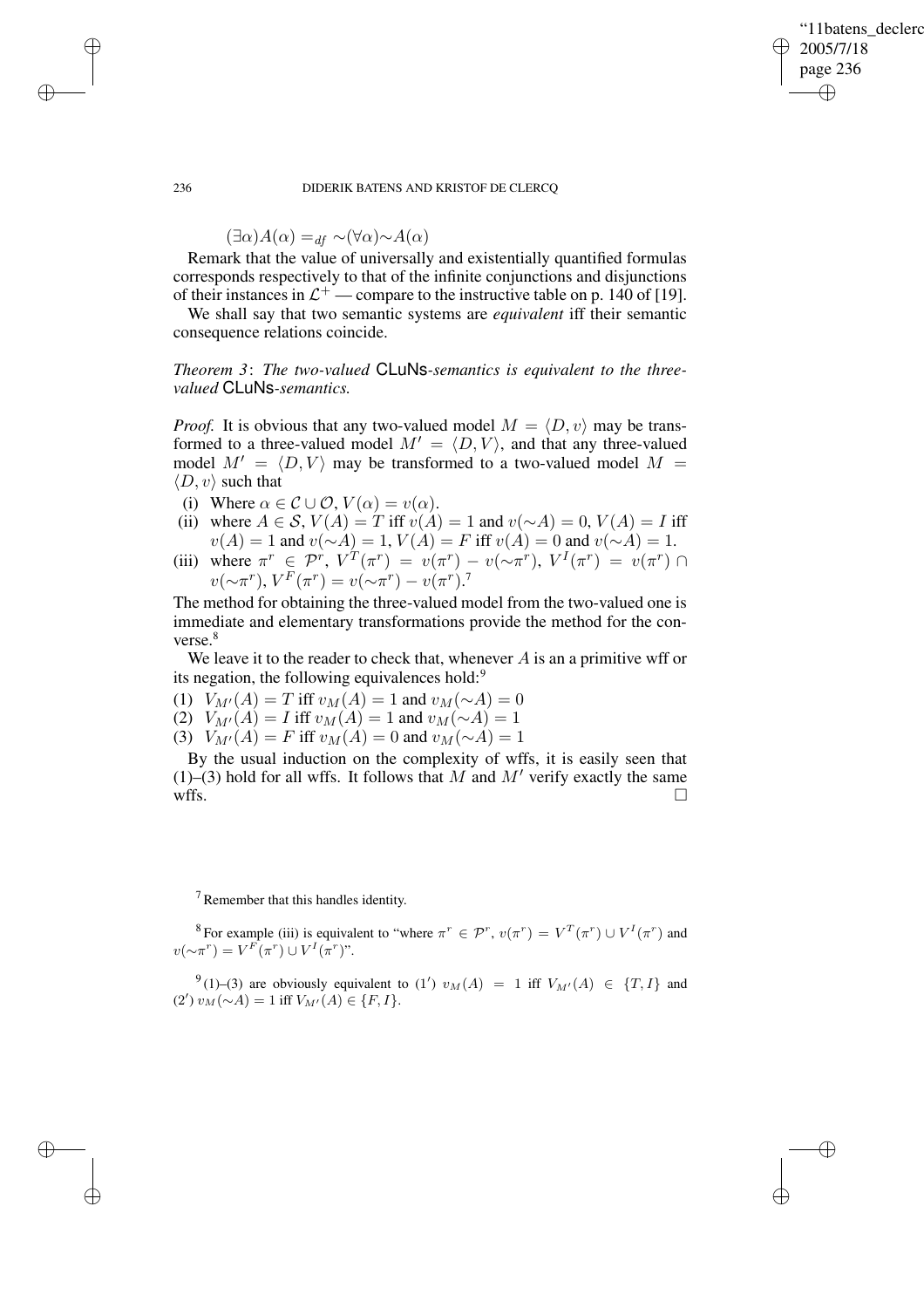"11batens\_declerc

2005/7/18 page 237

✐

✐

✐

✐

# 5. *Some Further Semantic Characterizations*

✐

✐

✐

✐

Rather elegant characterizations are obtained by a so-called plus-minus semantics.<sup>10</sup> One of the sources of paraconsistency is that, in some circumstances and for some A, one has good reasons to assert A and one also has good reasons to deny A. The idea is naturally rendered by a valuation function that assigns to each wff an assertion value as well as a denial value. Similarly, the assignment function will assign a couple of values to members of S,  $\mathcal{P}^1$ ,  $\mathcal{P}^2$  (including identity),  $\mathcal{P}^3$ , ... Negation is then analysed by identifying the assertion value of  $\sim$  A with the denial value of A. Where v is the assignment function, we shall refer to the elements of the couple separately by  $v^+$  and  $v^-$ ; similarly for the valuation function  $v_M$ .

A model is a couple  $M = \langle D, v \rangle$  in which D is a set and v is an assignment function defined by:

C1.1 
$$
\mathsf{v}^+ : \mathcal{S} \mapsto \{0, 1\}
$$
  
\n $\mathsf{v}^- : \mathcal{S} \mapsto \{0, 1\}$   
\n*restriction*: where  $A \in \mathcal{S}$ ,  $\mathsf{v}^+(A) + \mathsf{v}^-(A) \ge 1$   
\nC1.2  $\mathsf{v} : \mathcal{C} \cup \mathcal{O} \mapsto D$ 

 $C1.3$  $+ : \mathcal{P}^r \mapsto \wp(D^r)$  (the power set of the r-th Cartesian product of D)<br> $\frac{D}{r} \cdot \mathcal{D}^r$ 

$$
\mathbf{v}^- : \mathcal{P}^r \mapsto \wp(D^r)
$$
  
restriction:  $\mathbf{v}^+(\pi^r) \cup \mathbf{v}^-(\pi^r) = D^r$   
C1.4  $\mathbf{v}^+ (=) = \{ \langle o, o \rangle \mid o \in D \}$ 

$$
\mathsf{v}^{-}(\mathsf{=} ) \subseteq D^2
$$
  
restriction: 
$$
\mathsf{v}^{+}(\mathsf{=} ) \cup \mathsf{v}^{-}(\mathsf{=} ) = D^2
$$

The valuation function  $v_M$  determined by the model M is defined by

C2.1 
$$
\mathsf{v}_{M}^{+}: \mathcal{W}^{+} \mapsto \{0, 1\}
$$

$$
\mathsf{v}_{M}^{-}: \mathcal{W}^{+} \mapsto \{0, 1\}
$$

$$
\mathsf{C2.2} \quad \text{where } A \in \mathcal{S}, \mathsf{v}_{M}^{+}(A) = \mathsf{v}^{+}(A); \mathsf{v}_{M}^{+}(\bot) = 0
$$

$$
\text{where } A \in \mathcal{S}, \mathsf{v}_{M}^{-}(A) = \mathsf{v}^{-}(A); \mathsf{v}_{M}^{-}(\bot) = 1
$$

$$
\mathsf{C2.3} \quad \mathsf{v}_{M}^{+}(\pi^{r}\alpha_{1} \ldots \alpha_{r}) = 1 \text{ iff } \langle \mathsf{v}(\alpha_{1}), \ldots, \mathsf{v}(\alpha_{r}) \rangle \in \mathsf{v}^{+}(\pi^{r})
$$

$$
\mathsf{C2.4} \quad \mathsf{v}_M^{\mathsf{T}}(\pi^r \alpha_1 \dots \alpha_r) = 1 \text{ iff } \langle \mathsf{v}(\alpha_1), \dots, \mathsf{v}(\alpha_r) \rangle \in \mathsf{v}^-(\pi^r)
$$
\n
$$
\mathsf{C2.4} \quad \mathsf{v}_M^{\mathsf{T}}(\alpha = \beta) = 1 \text{ iff } \langle \mathsf{v}(\alpha), \mathsf{v}(\beta) \rangle \in \mathsf{v}^+(=)
$$

$$
\overline{v_M}(\alpha = \beta) = 1 \text{ iff } \langle v(\alpha), v(\beta) \rangle \in v^- (=)
$$

$$
C2.5 \quad \mathsf{v}_M^+(\sim A) = \mathsf{v}_M^-(A)
$$

<sup>10</sup> To the best of our knowledge, this type of semantics was derived from Asenjo's semantics for the logic of antinomies (see for example [4]) in which two *n*-place relations are assigned to each predicate of rank n. It is not difficult to show that  $CLu\overline{Ns}$  coincides with the antinomic predicate calculus (if it is described in the standard metalanguage and if one disregards  $\perp$ ).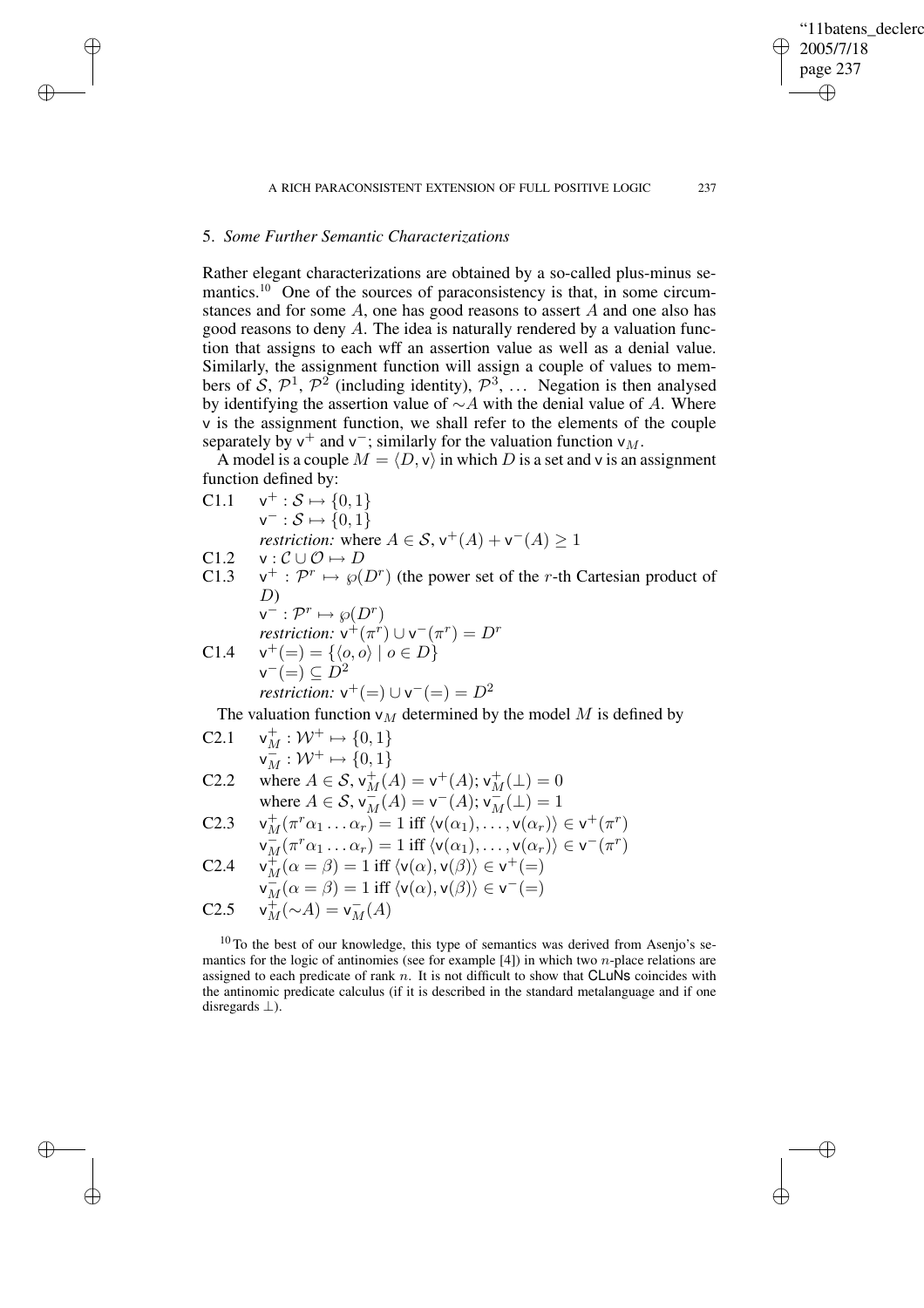### 238 DIDERIK BATENS AND KRISTOF DE CLERCQ

$$
v_M^-(\sim A) = v_M^+(A)
$$
  
\nC2.6  $v_M^+(A \supset B) = 1$  iff  $v_M^+(A) = 0$  or  $v_M^+(B) = 1$   
\n $v_M^-(A \supset B) = 1$  iff  $v_M^+(A) = 1$  and  $v_M^-(B) = 1$   
\nC2.7  $v_M^+(A \wedge B) = 1$  iff  $v_M^+(A) = 1$  and  $v_M^+(B) = 1$   
\n $v_M^-(A \wedge B) = 1$  iff  $v_M^-(A) = 1$  or  $v_M^-(B) = 1$   
\nC2.8  $v_M^+( (\forall \alpha) A(\alpha) ) = 1$  iff  $v_M^+(A(\beta)) = 1$  for all  $\beta \in \mathcal{C} \cup \mathcal{O}$   
\n $v_M^-( (\forall \alpha) A(\alpha) ) = 1$  iff  $v_M^-(A(\beta)) = 1$  for at least one  $\beta \in \mathcal{C} \cup \mathcal{O}$ 

 $A \vee B$ ,  $A \equiv B$ , and  $(\exists \alpha)A$  are defined as in Section 4. A is true in a model  $M$  iff  $v_M^+(A) = 1$ . Semantic consequence and validity are defined as usual.

The reader may easily check that the clauses are quite intuitive. For example, one has a reason to deny  $A \wedge B$  iff one has a reason for denying at least one of them; one has a reason to deny a universally quantified statement iff one has a reason for denying at least one instance of it (supposing that we had no trouble naming every object in the domain), etc.

*Theorem 4*: *The three-valued* CLuNs*-semantics is equivalent to the 'plusminus'* CLuNs*-semantics.*

*Proof.* The proof is longwinded but obvious. A three-valued model M is turned into a 'plus-minus' model  $M'$ , and *vice versa*, in view of the following equivalences:

- (i) Where  $\alpha \in \mathcal{C} \cup \mathcal{O}, V(\alpha) = v(\alpha)$ .
- (ii) where  $A \in S$ ,  $v^+(A) = 1$  iff  $V(A) \in \{T, I\}$ ,  $v^-(A) = 1$  iff  $V(A) \in$  $\{I, F\}.$
- (iii) where  $\pi^r \in \mathcal{P}^r$ ,  $v^+(\pi^r) = V^T(\pi^r) \cup V^I(\pi^r)$ ,  $v^-(\pi^r) = V^I(\pi^r) \cup$  $V^F(\pi^r)$ .

Next one establishes that the following equivalences hold for all primitive wffs of  $\mathcal{L}^+$ , and one applies an induction similar to that in the proof of Theorem 3 to generalize this result to all wffs of  $\mathcal{L}^+$ :

(1)  $V_M(A) = T$  iff  $v^+_{M'}(A) = 1$  and  $v^-_{M'}(A) = 0$ (2)  $V_M(A) = I$  iff  $v^{\dagger}_{M'}(A) = 1$  and  $v^{\dagger}_{M'}(A) = 1$ (3)  $V_M(A) = F$  iff  $v^+_{M'}(A) = 0$  and  $v^-_{M'}(A) = 1$ 

 $\Box$ 

✐

✐

It seems worthwhile to look at some variants of the present semantics. First, the requirements in the definition of the assignment may be dropped, provided one ensures the validity of  $A \vee \sim A$  by the valuation functions. For example, C2.2 then needs to be modified by (leaving  $\perp$  alone and) either changing the first part to

where 
$$
A \in S
$$
,  $v_M^+(A) = 1$  iff  $v^+(A) = 1$  or  $v^-(A) = 0$ 

✐

✐

✐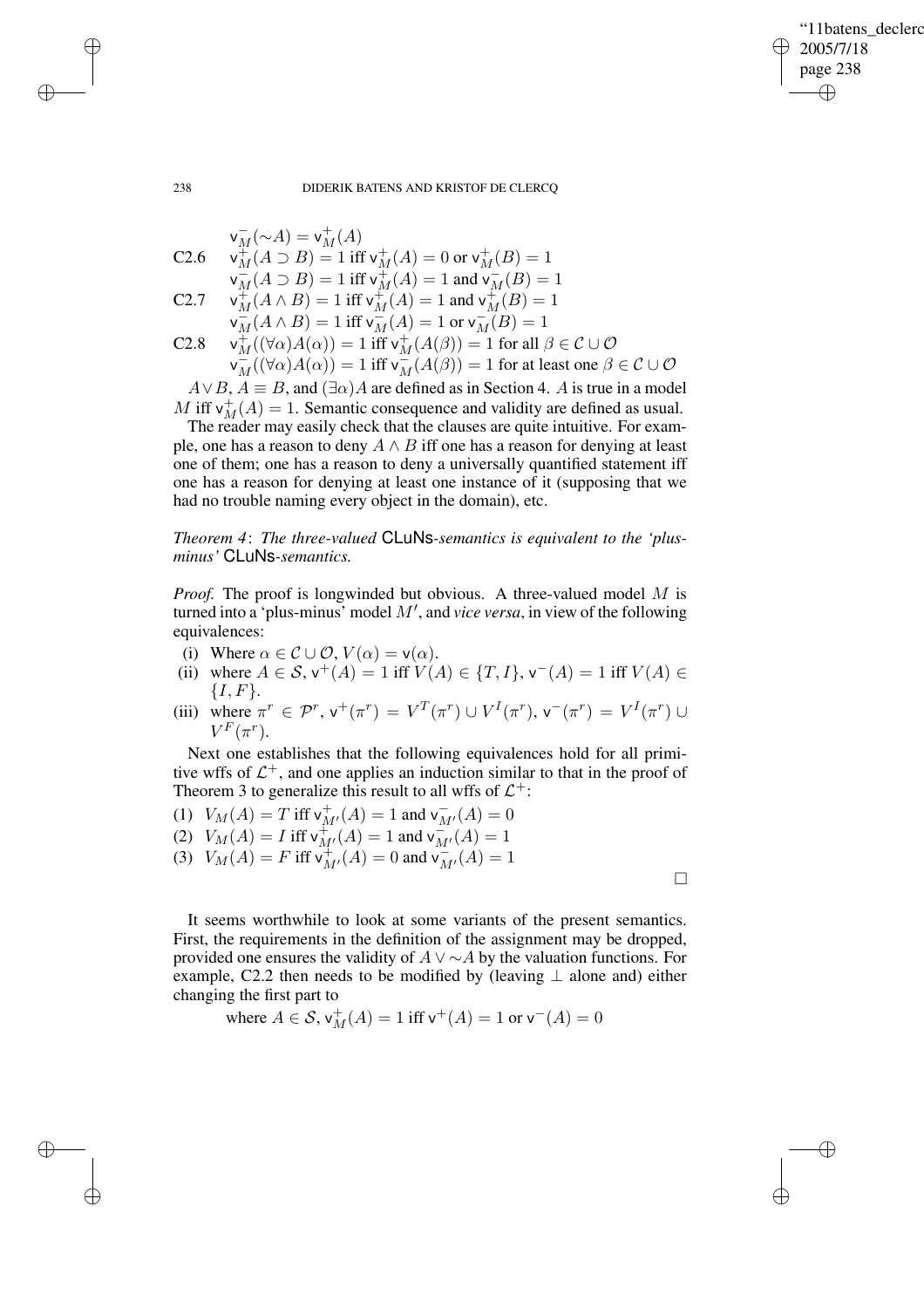✐

or by changing the second part to

✐

✐

✐

✐

where  $A \in S$ ,  $v_M^-(A) = 1$  iff  $v^-(A) = 1$  or  $v^+(A) = 0$ 

In proceeding thus, the assignment itself is neutral with respect to properties of ∼-consistency and ∼-completeness, and the valuation determines whether the models are interpreted classically, paraconsistently, paracompletely, or both paraconsistently and paracompletely.

It may be more elegant to loosen C1.4 thus:

$$
\mathsf{v}^+ (=)\supseteq \{\langle o,o\rangle \mid o\in D\}
$$

 $\mathsf{v}^-(=) \supseteq {\{o_1, o_2\} \mid o_1, o_2 \in D \text{ and } o_1 \neq o_2\}}$ 

Both identity and its negation then behave abnormally in a symmetric way. Technically,  $a = b \vdash A(a) \equiv A(b)$  is warranted by defining equivalence classes of members of D such that  $[o_1] = [o_2]$  iff  $\langle o_1, o_2 \rangle \in v^+(=)$ , and by letting v assign such equivalence classes to members of  $C \cup O$  and r-tuples of such equivalence classes to members of  $\mathcal{P}^r$ .

The same idea may be realized in an even simpler way. Let  $S$  be a nonempty set,  $R$  an equivalence relation over  $S$ , and  $D$  the set of the equivalence classes obtained from R.  $v(a) \in D$  is then a set of members of S. Identity may be handled directly by the valuation thus:

$$
\begin{array}{l} \mathsf{v}_M^+(\alpha=\beta)=1 \text{ iff } \mathsf{v}(\alpha)=\mathsf{v}(\beta)\\ \mathsf{v}_M^-(\alpha=\beta)=1 \text{ iff } o_1\neq o_2 \text{ for some } o_1\in \mathsf{v}(\alpha) \text{ and an } o_2\in \mathsf{v}(\beta) \end{array}
$$

The upshot is that  $v_M^+(\alpha = \beta) = 1$  and  $v_M^-(\alpha = \beta) = 0$  iff  $v(\alpha) = v(\beta)$ and  $v(\alpha)$  is a singleton;  $v_M^+(\alpha = \beta) = 1 = v_M^-(\alpha = \beta)$  iff  $v(\alpha) = v(\beta)$  and  $v(\alpha)$  is not a singleton;  $v_L^+(\alpha = \beta) = 0$  and  $v_L^-(\alpha = \beta) = 1$  iff  $v(\alpha) \neq$  $v(\alpha)$  is not a singleton;  $v_M^{\dagger}(\alpha = \beta) = 0$  and  $v_M^{\dagger}(\alpha = \beta) = 1$  iff  $v(\alpha) \neq 0$  $v(\beta)$ . In other words, inconsistencies with respect to identity arise just in case two terms refer to the same equivalence class, but refer inconsistently, viz. to a multiplicity of objects that are 'erroneously' identified. The idea is related to collapsed models in the sense of [31]. We shall see below that it may be generalized.

In Priest's preferred semantic style, the truth-values are not members but subsets of  $\{0, 1\}$ . This is combined with the plus-minus approach for predicative letters. In view of Theorems 3 and 4, we can be very brief. First, the three-valued values T, I, and F are translated as  $\{1\}$ ,  $\{1, 0\}$ , and  $\{0\}$ respectively. Next, primitive predicative expressions (including identities) are evaluated by

$$
\begin{aligned}\n\mathsf{V}_{M}(\pi^{r}\alpha_{1} \dots \alpha_{r}) &= \{1\} \text{ iff } \langle \mathsf{V}(\alpha_{1}), \dots, \mathsf{V}(\alpha_{r}) \rangle \in \mathsf{V}^{+}(\pi^{r}) - \mathsf{V}^{-}(\pi^{r}) \\
\mathsf{V}_{M}(\pi^{r}\alpha_{1} \dots \alpha_{r}) &= \{0,1\} \text{ iff } \langle \mathsf{V}(\alpha_{1}), \dots, \mathsf{V}(\alpha_{r}) \rangle \in \mathsf{V}^{+}(\pi^{r}) \cap \\
\mathsf{V}_{M}(\pi^{r}\alpha_{1} \dots \alpha_{r}) &= \{0\} \text{ iff } \langle \mathsf{V}(\alpha_{1}), \dots, \mathsf{V}(\alpha_{r}) \rangle \in \mathsf{V}^{-}(\pi^{r}) - \mathsf{V}^{+}(\pi^{r})\n\end{aligned}
$$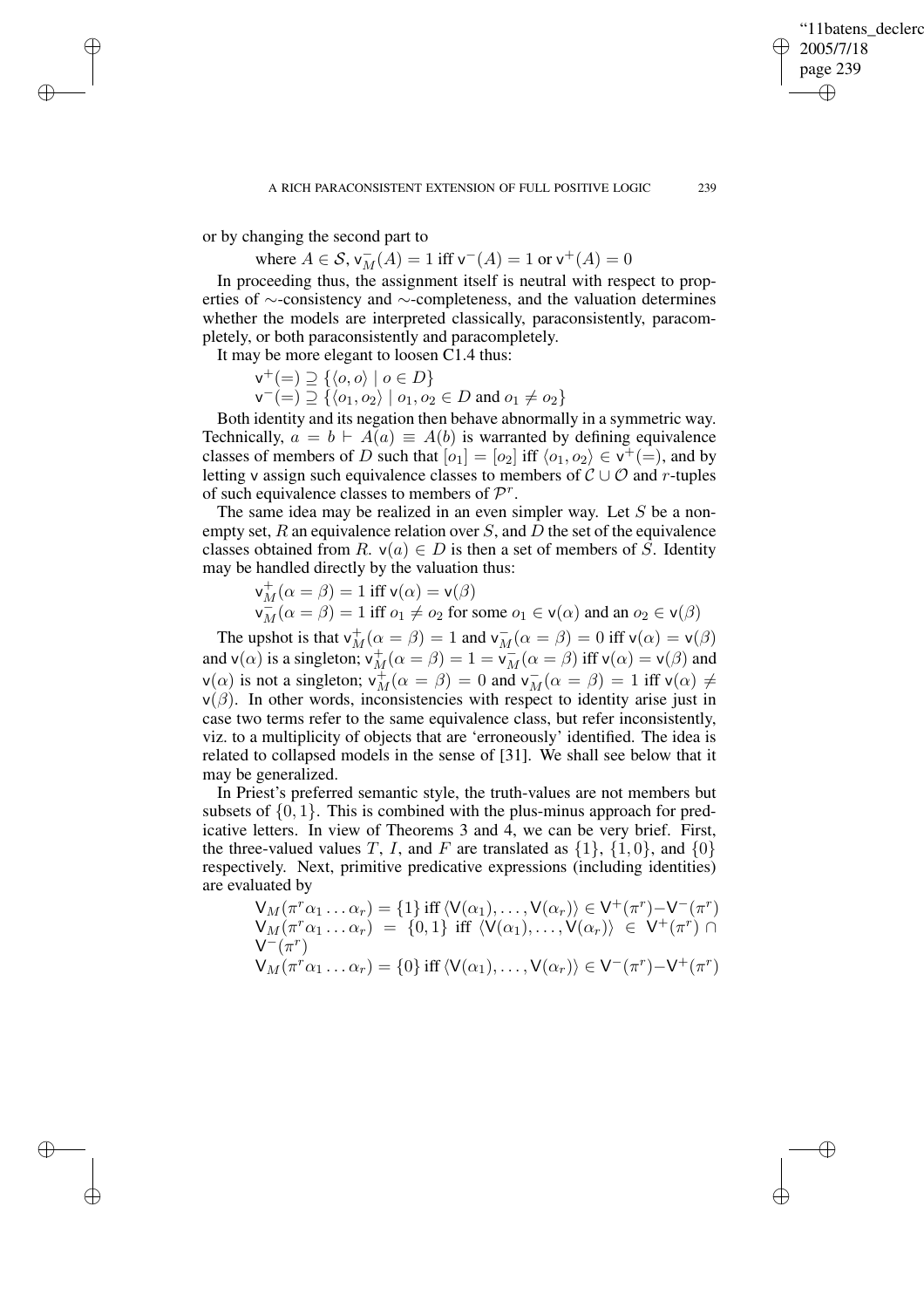✐

## 240 DIDERIK BATENS AND KRISTOF DE CLERCQ

That the resulting CLuNs-semantics is equivalent to the semantic systems listed before is immediate. It follows at once that Priest's LP — see *e.g.*, [30] — is the ∼-∨-∧-∀-∃-fragment of CLuNs.<sup>11</sup>

This semantic style is attractive for dialetheists like Priest. They want their paraconsistent logic as the logic of the metalanguage, and want to say that some A is both true and false, rather than saying that both A and  $\sim A$  are true. Indeed, the three values  $\{0\}$ ,  $\{1\}$ ,  $\{0, 1\}$  may be interpreted as "false only", "true only", and "both true and false". Much of the attractiveness vanishes if one realizes that the dialetheist seems unable to formulate this semantics in his preferred metalanguage.<sup>12</sup>

The assignment functions of all semantic systems mentioned up to this point seem to suggest that CLuNs presupposes that "the world" is in one way or other inconsistent. This, however, is not the case as may be seen from the semantics presented in the Appendix of [11]. We briefly outline a (simplified and) two-valued counterpart to that semantics, and shall call it here the *ambiguity semantics* for CLuNs to distinguish it from the twovalued semantics from Section 3.

Where the assignment function of the standard CL-model assigns an element of a set  $S$  to some non-logical symbol, the assignment function of an ambiguity model assigns to the symbol a non-empty subset of S. Intuitively, the symbol may have different meanings rather than one.<sup>13</sup>

A model is a couple  $M = \langle D, v \rangle$  in which D is a set and v is an assignment function defined by:

C1.1  $\mathbf{v}: \mathcal{C}\cup\mathcal{O}\mapsto (\wp(D)-\emptyset)$  (where  $\wp(D)-\emptyset = {\mathbf{v}(\alpha) \mid \alpha \in \mathcal{C}\cup\mathcal{O}}$ ) C1.2  $\mathbf{v}: \mathcal{S} \mapsto (\wp(\{0, 1\}) - \emptyset)$ 

 $C1.3 \quad v: \mathcal{P}^r \mapsto (\wp(\wp(\check{D}^r) - \check{\emptyset}))$ 

Identity is not handled as a predicate of rank 2, but will be handled directly by the valuation function.

We shall use  $R$ ,  $R_1$ , etc. as variables for relations over D (sets of r-tuples of members of D). Where  $\pi$  is a predicate of rank r,  $v(\pi)$  is a set of relations of adicity r. This explains phrases as the following:  $\langle o_1, \ldots, o_r \rangle \in R$  for some  $R \in v(\pi)$ . Remark that, where  $A \in S$ ,  $v(A) \in \{ \{0\}, \{1\}, \{0, 1\} \}.$ 

 $11$  Where we use a classical metalanguage, Priest uses a metalanguage that has LP as its underlying logic. However, as was shown in [9], the statement in the text holds true under both metalinguistic descriptions. See, however, the following paragraph in the text.

 $12$  Some arguments to this effect are presented in [9]. A more extensive and updated discussion, including arguments from for example [2, pp. 496–497] and [32], is presented in [14].

 $13$  The symbol has an unambiguous meaning iff it is assigned a singleton.

✐

✐

✐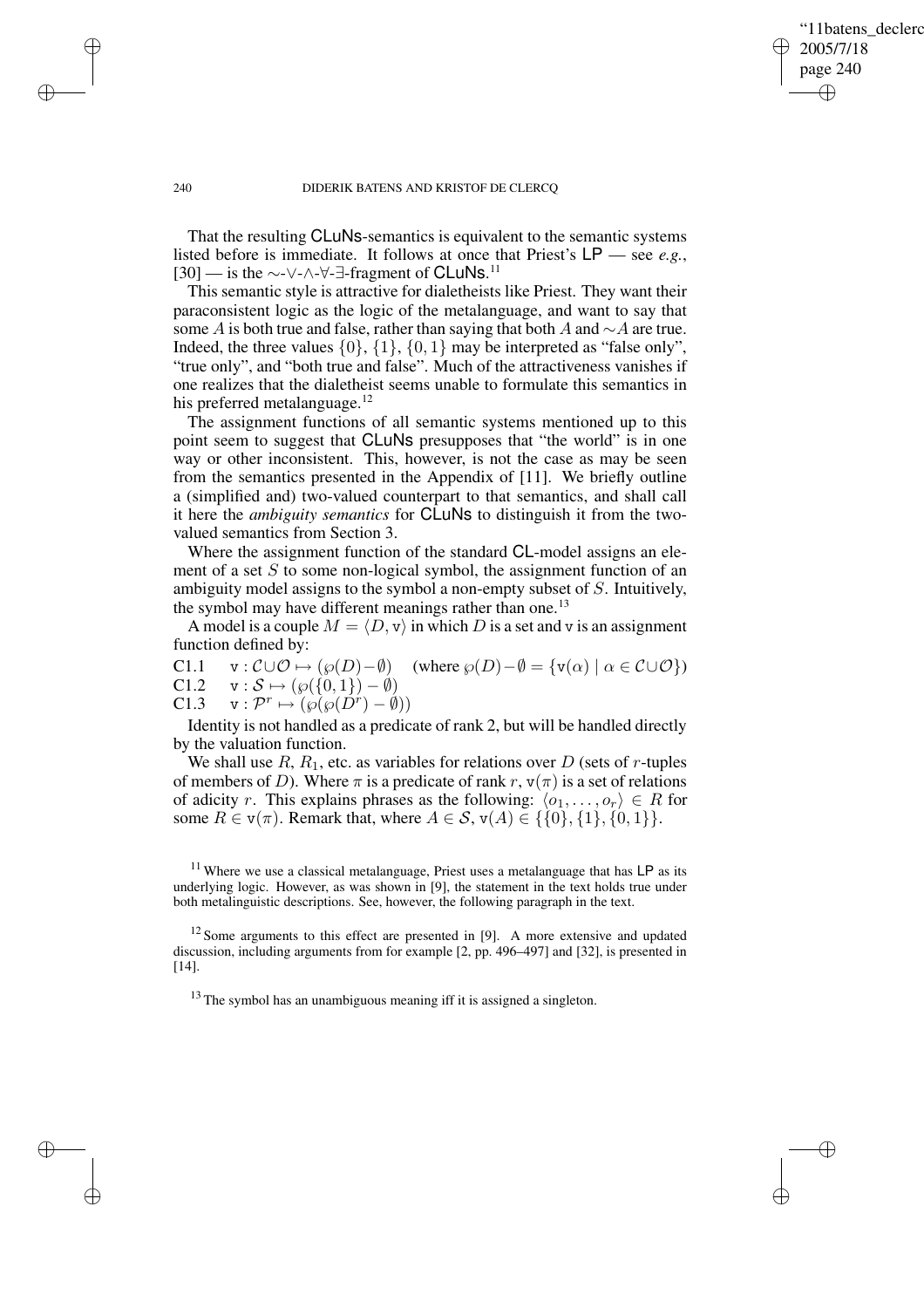✐

The valuation function  $v_M : \mathcal{W} \mapsto \{0, 1\}$  is defined as follows for primitive wffs and their negations:

C2.1 where  $A \in \mathcal{S}$ ,

✐

✐

✐

✐

 $v_M(A) = 1$  iff  $1 \in v(A)$  $\mathsf{v}_M(\sim A) = 1$  iff  $0 \in \mathsf{v}(A)$  $v_M(\perp) = 0$  $v_M(\sim\perp)=1$ 

- C2.2 where  $\pi \in \mathcal{P}^r$  and  $\alpha_1, \dots, \alpha_r \in \mathcal{C} \cup \mathcal{O}$ ,  $\mathbf{v}_M(\pi \alpha_1 \dots \alpha_r) = 1$  iff  $\langle o_1, \dots, o_r \rangle \in R$  for some  $o_1 \in \mathbf{v}(\alpha_1), \dots,$ for some  $o_r \in v(\alpha_r)$  and for some  $R \in v(\pi)$ ,  $\mathsf{v}_M(\sim \pi\alpha_1 \ldots \alpha_r) = 1$  iff  $\langle o_1, \ldots, o_r \rangle \notin R$  for some  $o_1 \in \mathsf{v}(\alpha_1)$ , ..., for some  $o_r \in v(\alpha_r)$  and for some  $R \in v(\pi)$ C2.3 where  $\alpha, \beta \in \mathcal{C} \cup \mathcal{O}$ ,  $v_M(\alpha = \beta) = 1$  iff  $v(\alpha) = v(\beta)$ 
	- $\mathbf{v}_M(\sim \alpha = \beta) = 1$  iff  $o_1 \neq o_2$  for some  $o_1 \in \mathbf{v}(\alpha)$  and  $o_2 \in \mathbf{v}(\beta)$

All other wffs are handled by clauses C2.5–10 and C2.13–19 of the twovalued semantics from the Section 3 (replacing  $v_M$  by  $v_M$ ).

In order to clarify the second half of the proof of the following theorem, we mention that a CLuNs-model verifies  $a = b \wedge \sim a = b$  iff it verifies both  $a = b$  and  $a = a \wedge \neg a = a$  and the latter holds just in case, in the two-valued semantics,  $v(\sim a = a) = 1$ .

*Theorem 5*: *The ambiguity semantics is equivalent to the two-valued semantics.*

*Proof.* We outline the proof that, from each ambiguity model M, an equivalent two-valued model M' may be defined, and *vice versa*. To simplify the notation, D will be the domain of the ambiguity model M and o,  $o'$ ,  $o_1$  etc. will refer to members of  $D$ ;  $D'$  will be the domain of the two-valued model  $M'$  and x, x', x<sub>1</sub> etc. will refer to members of D'.

From an ambiguity model  $M = \langle D, v \rangle$  we define a two-valued model  $M' = \langle D', v \rangle$  as follows.

- (1)  $D' = \wp(D) \emptyset$ .
- (2) Where  $A \in \mathcal{S}$ ,  $v(A) = 1$  iff  $1 \in v(A)$ , and  $v(\sim A) = 1$  iff  $0 \in v(\sim A)$ .
- (3) Where  $\alpha \in \mathcal{C} \cup \mathcal{O}$ ,  $v(\alpha) = v(\alpha)$  remark that  $v(\alpha) \in D'$  as required.
- (4) Where  $\pi \in \mathcal{P}^r$ ,  $v(\pi)$  is the set of  $\langle x_1, \ldots, x_r \rangle$  such that  $\langle o_1, \ldots, o_r \rangle \in$ R for some  $o_1 \in x_1, \ldots$ , for some  $o_r \in x_r$  and for some  $R \in v(\pi)$ .
- (5)  $v(\sim=)$  is the set of  $\langle x_1, x_2 \rangle$  such that  $o_1 \neq o_2$  for some  $o_1 \in x_1$  and  $o_2 \in x_2$ .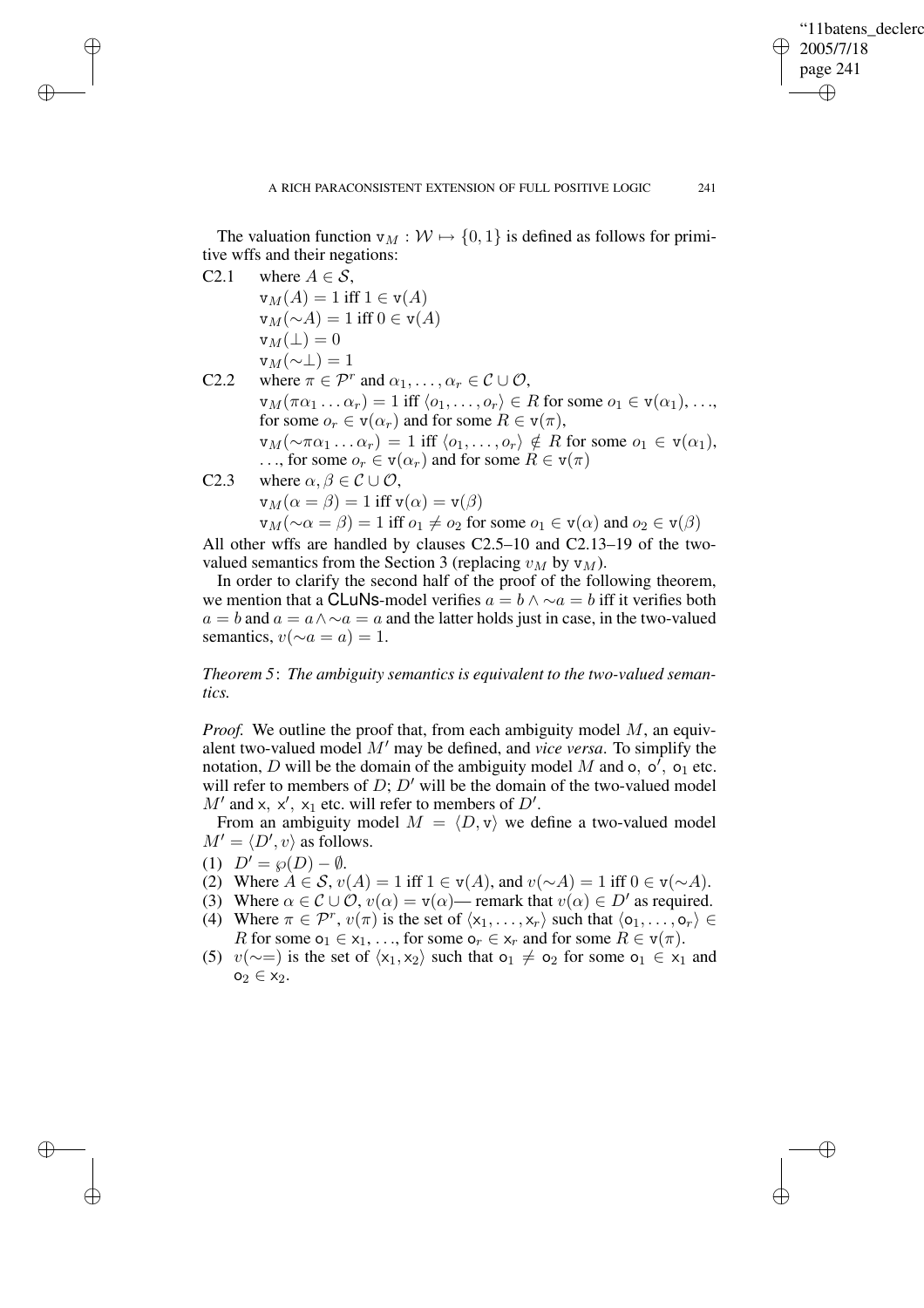✐

## 242 DIDERIK BATENS AND KRISTOF DE CLERCQ

(6) Where  $\pi \in \mathcal{P}^r$  is different from =,  $v(\sim \pi)$  is the set of  $\langle x_1, \ldots, x_r \rangle$  such that  $\langle o_1, \ldots, o_r \rangle \notin R$  for some  $o_1 \in x_1, \ldots$ , for some  $o_r \in x_r$  and for some  $R \in v(\pi)$ .

We leave to the reader the (by now obvious) task to show that  $v_{M'}(A) =$  $v_M(A)$ , first for all primitive wffs A, and next, by the standard induction on the complexity of wffs, for all wffs A.

From a two-valued model  $M' = \langle D', v \rangle$  we define an ambiguity model  $M = \langle D, v \rangle$  as follows. Let f be a function such that, for all  $x \in D'$ ,  $f(x) = \{x\}$  if  $\langle x, x \rangle \notin v(\sim=)$ , and  $f(x) = \{x, \{x\}\}\$ if  $\langle x, x \rangle \in v(\sim=)$ . (1)  $D = \bigcup \{ f(x) \mid x \in D' \}$ (2) Where  $A \in \mathcal{S}$ ,  $\cdot$  1  $\in$  v(A) iff  $v(A) = 1$  and  $0 \in v(A)$  iff  $v(A) = 0$  or  $v(\sim A) = 1$ . (3) Where  $\alpha \in \mathcal{C} \cup \mathcal{O}$ ,  $v(\alpha) = f(v(\alpha))$ . (4) Where  $\pi \in \mathcal{P}^r$ ,  $\mathbf{v}(\pi) = \{R_\pi, R_\pi\}$  in which  $R_{\pi} = \{\langle o_1, \ldots, o_r \rangle \mid o_1 \in f(x_1), \ldots, o_r \in f(x_r),\}$ for some  $\langle x_1, \ldots, x_r \rangle \in v(\pi) - v(\sim \pi)$  and  $R'_\pi = \{ \langle o_1, \ldots, o_r \rangle \mid o_1 \in f(x_1), \ldots, o_r \in f(x_r), \}$ for some  $\langle x_1, \ldots, x_r \rangle \in v(\pi)$ .

We now show that  $v_M(A) = v_{M'}(A)$  for all primitive formulas A. Consider some  $A \in \mathcal{S}$ . We have (with some notational abuse):

- (i)  $v_{M'}(A) = 1$  iff  $v(A) = 1$  iff  $1 \in v(A)$  iff  $v_M(A) = 1$ , and
- (ii)  $v_{M}(\sim)$  = 1 iff  $(v(A) = 0 \text{ or } v(\sim)A = 1)$  iff  $0 \in v(A)$  iff  $v_M(\sim A) = 1.$

Where  $\alpha, \beta \in \mathcal{C} \cup \mathcal{O}$ , we have for identity:

- (i)  $v_{M'}(\alpha = \beta) = 1$  iff  $v(\alpha) = v(\beta)$  iff  $v(\alpha) = f(v(\alpha)) = f(v(\beta)) =$  $\mathbf{v}(\beta)$  iff  $\mathbf{v}_M(\alpha = \beta) = 1$ ,
- (ii)  $v_{M'}(\sim \alpha = \beta) = 1$  iff  $(v(\alpha) \neq v(\beta)$ , or  $\langle v(\alpha), v(\beta) \rangle \in v(\sim=)$ ) iff  $(v(\alpha) \neq v(\beta)$ , or  $v(\alpha) = v(\beta) = \{v(\alpha), \{v(\alpha)\}\}\)$  iff  $o_1 \neq o_2$  for some  $o_1 \in v(\alpha)$  and  $o_2 \in v(\beta)$  iff  $v_{M'}(\sim \alpha = \beta) = 1$ .

Consider some  $\pi \in \mathcal{P}^r$  that is different from identity.

- (i) Suppose that  $v_{M'}(\pi \alpha_1 \dots \alpha_r) = 1$ . It follows that  $\langle v(\alpha_1), \dots, v(\alpha_r) \rangle$  $\in v(\pi)$  and hence  $\langle v(\alpha_1), \ldots, v(\alpha_r) \rangle \in R'_\pi$ . Hence  $\langle o_1, \ldots, o_r \rangle \in R'_\pi$ for some  $o_1 \in v(\alpha_1), \ldots$ , for some  $o_r \in v(\alpha_r)$ . Hence  $v_M(\pi \alpha_1 \ldots \alpha_r)$  $= 1.$
- (ii) Suppose that  $v_M(\pi \alpha_1 \dots \alpha_r) = 1$ . Hence  $\langle o_1, \dots, o_r \rangle \in R_\pi \cup R'_\pi =$  $R'_\pi$  for some  $o_1 \in v(\alpha_1) = f(v(\alpha_1)), \ldots$ , for some  $o_r \in v(\alpha_r) =$  $f(v(\alpha_r))$ . By the definitions of  $v(\alpha_i)$  and  $R'_\pi$ , if  $\langle o_1, \ldots, \{v(\alpha_i)\}, \ldots$ ,  $\langle \mathsf{o}_r \rangle \in R'_\pi$  then  $\langle \mathsf{o}_1, \ldots, \mathsf{v}(\alpha_i), \ldots, \mathsf{o}_r \rangle \in R'_\pi$   $(1 \leq i \leq r)$ . But then,  $\langle v(\alpha_1), \ldots, v(\alpha_r) \rangle \in v(\pi)$ , and hence  $v_{M'}(\pi \alpha_1 \ldots \alpha_r) = 1$ .

✐

✐

✐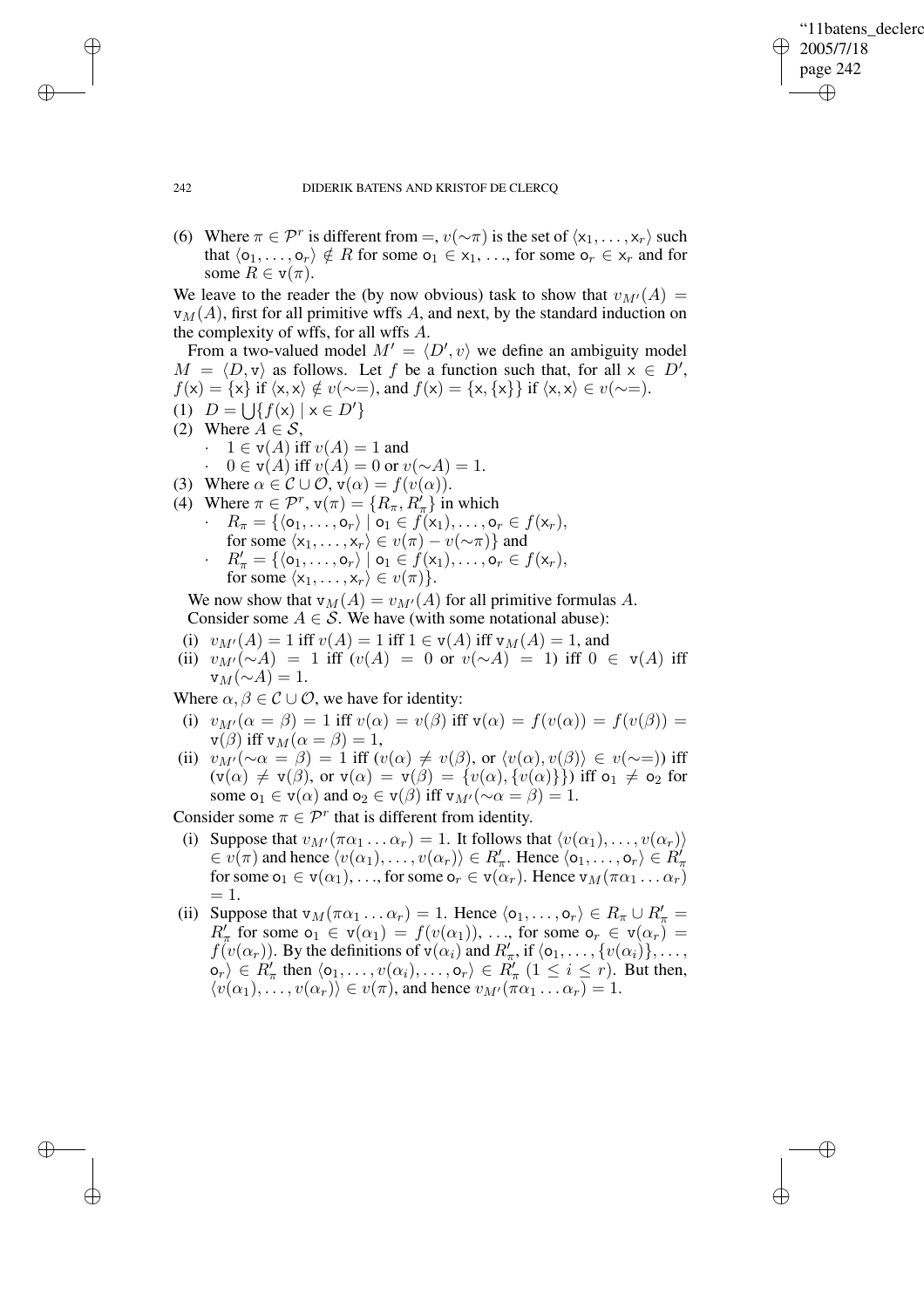✐

- (iii) Suppose that  $v_{M}(\sim \pi\alpha_1 \dots \alpha_r) = 1$ . Hence  $v_{M}(\pi\alpha_1 \dots \alpha_r) = 0$  or  $\langle v(\alpha_1), \ldots, v(\alpha_r) \rangle \in v(\pi) \cap v(\sim \pi)$ . If  $v_{M'}(\pi \alpha_1 \ldots \alpha_r) = 0$ , then  $v_M(\pi \alpha_1 \dots \alpha_r) = 0$  in view of (ii). If  $\langle v(\alpha_1), \dots, v(\alpha_r) \rangle \in v(\pi) \cap$  $v(\sim \pi)$ , then  $\langle v(\alpha_1), \ldots, v(\alpha_r) \rangle \notin R_\pi$ . In both cases  $v_M(\sim \pi \alpha_1 \ldots \alpha_r)$  $= 1.$
- (iv) Suppose that  $v_{M'}(\sim \pi\alpha_1 \dots \alpha_r) = 0$ . It follows that  $v_{M'}(\pi\alpha_1 \dots \alpha_r) =$ 1 and  $\langle v(\alpha_1), \ldots, v(\alpha_r) \rangle \notin v(\sim \pi)$ . As  $v_{M'}(\pi \alpha_1 \ldots \alpha_r) = 1$ ,  $v_M(\pi \alpha_1)$  $\ldots \alpha_r$ ) = 1 in view of (i) and  $\langle v(\alpha_1), \ldots, v(\alpha_r) \rangle \in v(\pi)$ . But then, in view of the definition of M,  $\langle o_1, \ldots, o_r \rangle \in R_{\pi} \cap R_{\pi}'$  for all  $o_1 \in$  $v(\alpha_1) = f(v(\alpha_1)), \ldots$ , and  $o_r \in v(\alpha_r) = f(v(\alpha_r))$ . Hence  $v_M(\sim \pi \alpha_1)$  $\ldots \alpha_r = 0.$

We leave to the reader the obvious task to show, by the standard induction on the complexity of wffs, that  $v_{M'}(A) = v_M(A)$  for all wffs A.

It follows immediately from the proof that any ambiguity model is equivalent to an ambiguity model in which  $v(\ldots)$  comprises at most two members.

## 6. *On Defining in* CLuNs

✐

✐

✐

✐

In CLuNs,  $\supset$  cannot be defined in terms of  $\sim$  and  $\land$  or in terms of  $\sim$  and ∨. Similarly,  $\vee$  (and  $\wedge$ ) cannot be defined in terms of  $\sim$  and  $\supset$ .<sup>14</sup> So pure paraconsistent CLuNs is not functionally complete — for example, classical negation cannot be defined in it.

The following definition is well-known from the literature:

# D $\Box$   $A \sqsupset B =_{df} \sim A \vee B$

This 'implication' is not detachable, but it is transposable:  $A \supseteq B$  and  $\sim$ B  $\supset \sim A$  are true in the same models (similarly for  $A \supset \sim B$  and  $B \supset \sim A$ , etc.). Many relevant (and some other paraconsistent) logicians — see *e.g.*, [1] and  $[30]$  — have argued or claimed that " $\exists$ " *is* material implication, but 'they are mistaken'.<sup>15</sup>

Material implication, "⊃", is detachable but not transposable in CLuNs. It is, however, not difficult to define a *strong implication* that is both detachable and transposable:

<sup>14</sup> This was checked (indirectly) in terms the three-valued semantics by a computer program (82 different binary truth-functions may be defined in terms of "∼" and "∧"; 896 different binary truth-functions may be defined in terms of "∼" and "⊃"). Obviously proofs may be given (and are standard).

<sup>15</sup> Remark also that the CLuNs-material implication  $($ ) is a truth-functional connective in the strict sense of the term (in all semantic systems presented above).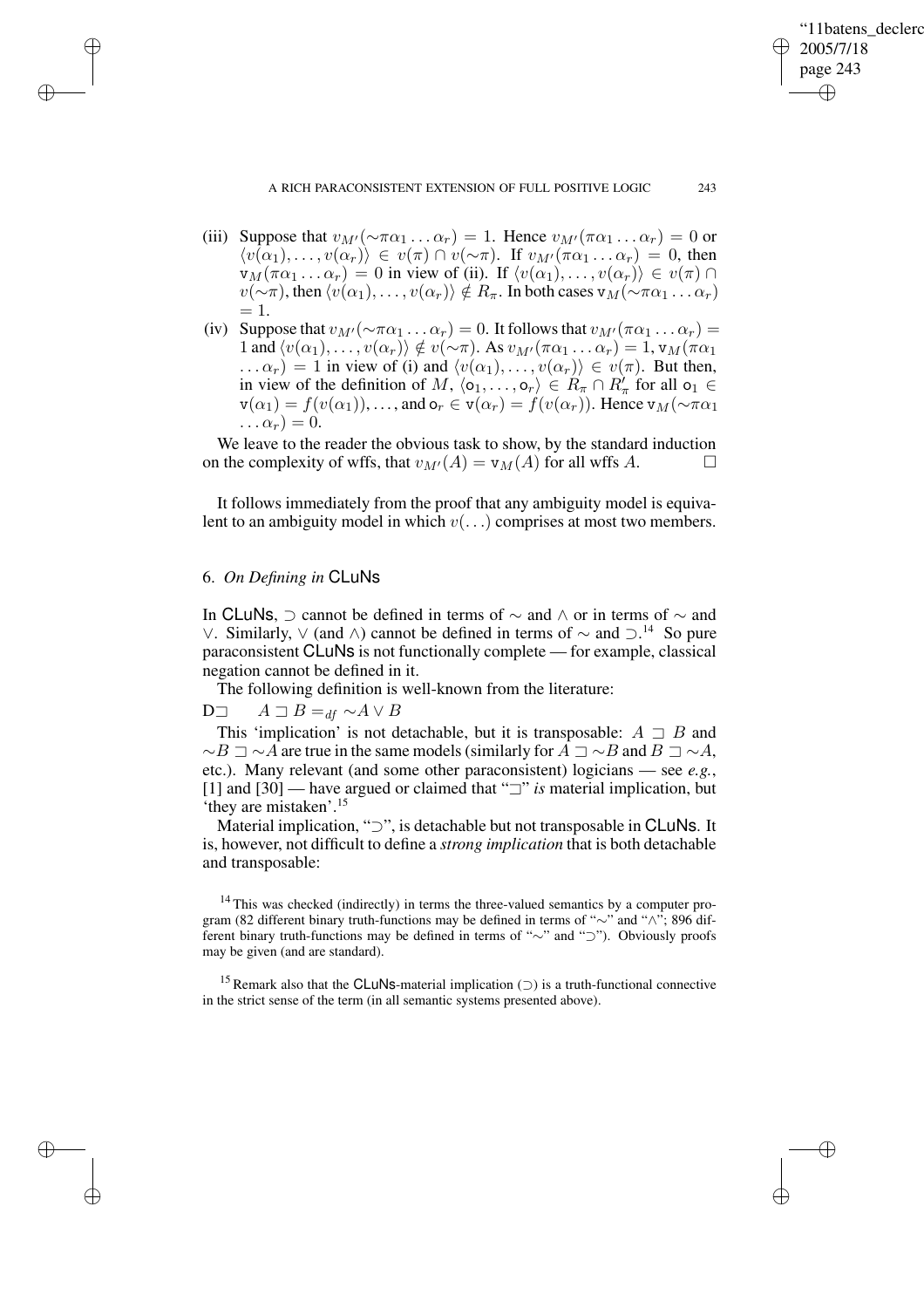✐

## 244 DIDERIK BATENS AND KRISTOF DE CLERCQ

D→  $A \rightarrow B =_{df} (A \supset B) \wedge (\sim B \supset \sim A)$ 

This implication has many relevant properties, such as:  $A \nvdash_{\mathsf{CLuNs}} B \rightarrow A;$  $~\sim A \nvDash_{\mathsf{CLuNs}} A \rightarrow B; \ldots$  Obviously, "→" is not a relevant implication because it is a truth-function in the three-valued semantics, because  $\vdash_{\text{CLuNs}}$  $(A \rightarrow B) \vee (B \rightarrow A)$  (and  $A \wedge B \vdash_{\text{CLuNs}} \sim A \rightarrow B$ ), and because  $\vdash_{\text{CLuNs}}$ A  $\rightarrow$  B does not warrant that A and B share a letter (*e.g.*,  $\vdash_{\text{Cl+INS}} \sim (p \lor p)$  $\sim p$ ) →  $(q \vee \sim q)$ ).

The Rule of Replacement of Equivalents is *not* derivable in CLuNs. Indeed,  $\vdash_{\text{CLuNs}} (p \lor \sim p) \equiv (q \lor \sim q)$ , but  $\nvdash_{\text{CLuNs}} \sim (p \lor \sim p) \equiv \sim (q \lor \sim q)$  the latter is false in a model in which  $V(p) = I$  and  $V(q) = T$ . However, the Rule of Replacement of Equivalents holds if the replacement takes place outside the scope of a negation sign — the proof proceeds by properties of positive logic and is standard. Moreover, it is possible to define a *strong equivalence* for which the Rule of Replacement of Strong Equivalents holds generally:

D⇔  $A \leftrightarrow B =_{df} (A \equiv B) \land (\sim A \equiv \sim B)$ 

The same connective is defined by  $(A \rightarrow B) \wedge (B \rightarrow A)$ .<sup>16</sup> In terms of the three-valued semantics: A and B have *the same value* in a model that verifies  $A \leftrightarrow B$ , and hence have the same value in all models iff  $A \leftrightarrow B$  is valid; whence A and B can be replaced by each other, *salva veritate*, even *within* the scope of a negation (∼).

There is a different definable equivalence that warrants replacement of equivalents. One of its possible definitions is:

D⇔  $A \Leftrightarrow B =_{df} (\neg \neg A \equiv \neg \neg B) \wedge (\neg \neg \sim A \equiv \neg \neg \sim B)$ 

We shall stick to  $\leftrightarrow$  in the sequel. As appears from the following matrices,  $\vdash$ CLuNs  $A \leftrightarrow B$  iff  $\vdash$ CLuNs  $A \Leftrightarrow B$ .

| $\leftrightarrow$   T I F |                                                                  |  |  | $\Leftrightarrow$ T I F                                                           |  |
|---------------------------|------------------------------------------------------------------|--|--|-----------------------------------------------------------------------------------|--|
| $T$ $T$ $F$ $F$           |                                                                  |  |  |                                                                                   |  |
|                           |                                                                  |  |  |                                                                                   |  |
|                           | $\begin{array}{c cc} I & F & I & F \\ F & F & F & T \end{array}$ |  |  | $\begin{array}{c cc} T & T & F & F \\ I & F & T & F \\ F & F & F & T \end{array}$ |  |

This equivalence enables us to clarify the behaviour of negation in front of complex formulas in CLuNs. All of the following are valid:

> $\sim \sim A \leftrightarrow A$  $\sim(A \wedge B) \leftrightarrow (\sim A \vee \sim B)$  $\sim (A \vee B) \leftrightarrow (\sim A \wedge \sim B)$  $\sim (\forall \alpha) A \leftrightarrow (\exists \alpha) \sim A$  $\sim (\exists \alpha) A \leftrightarrow (\forall \alpha) \sim A$

<sup>16</sup> This connective is called " $\equiv$ °" in [4].

✐

✐

✐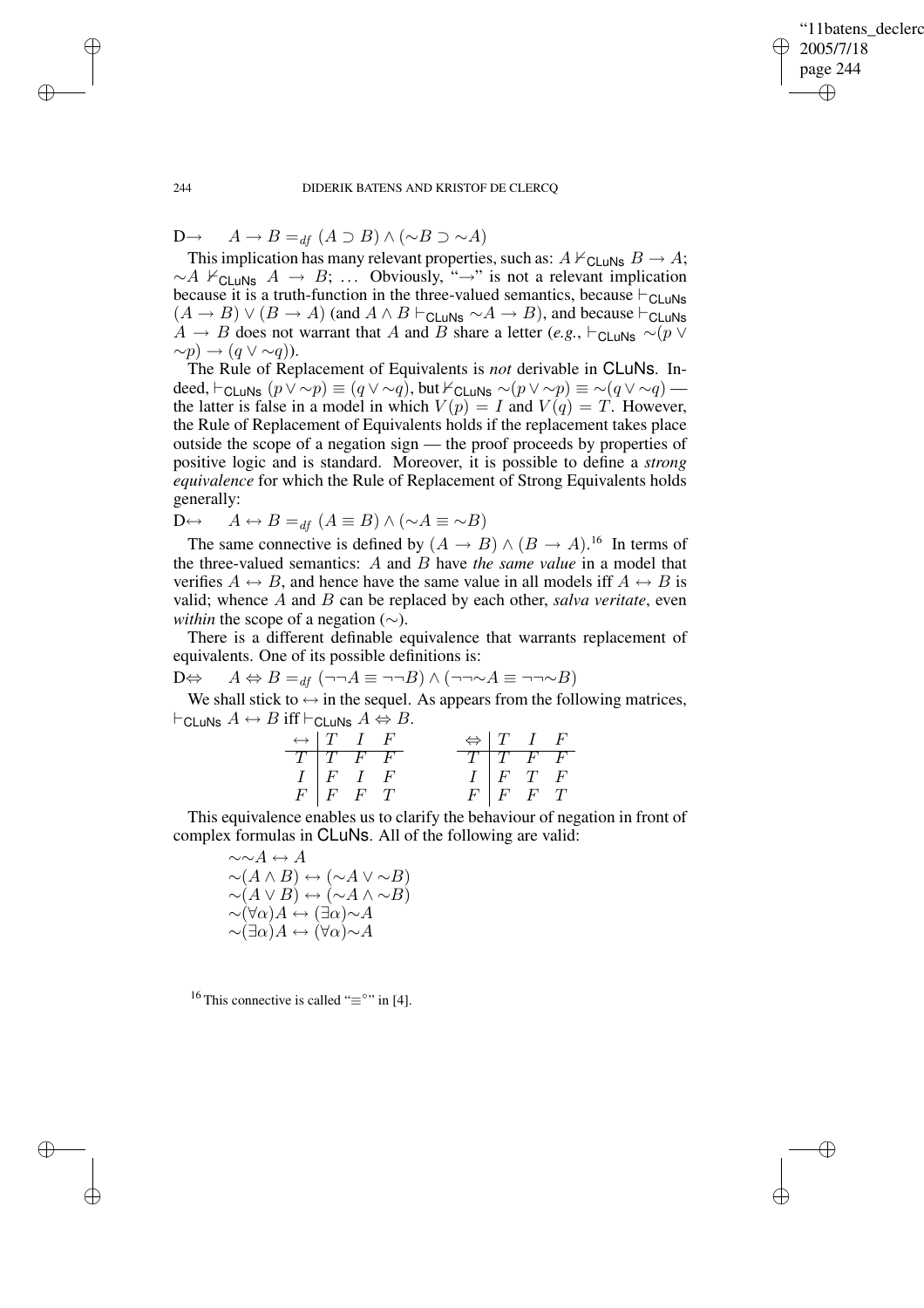✐

In general,  $\vdash_{\text{CLuNs}} A \equiv B$  is sufficient to warrant  $\vdash_{\text{CLuNs}} A \leftrightarrow B$ , provided neither A nor B contains  $\supset$  or  $\equiv$ , and neither A nor B are CLuNstheorems.<sup>17</sup>

Also principles as the following hold:

 $A \leftrightarrow ((B \vee \sim B) \supset A).$ 

✐

✐

✐

✐

The reason is that  $V_M(B \vee \sim B) \in \{T, I\}$  for all M, and that  $V_M(C \supset$  $D) = V_M(D)$  whenever  $V_M(C) \in \{T, I\}.$ 

However, neither of the following is valid:

$$
\sim(A \supset B) \leftrightarrow (A \land \sim B)
$$

$$
\sim(A \equiv B) \leftrightarrow ((A \lor B) \land (\sim A \lor \sim B)).
$$

The corresponding material equivalences  $(\equiv)$  are valid. The failure of the strong equivalences derives from the difference between the values T and  $I.^{18}$ 

This seems the right place to warn the reader for a possible confusion. The classical negation of a formula that has a designated value has the value false, the classical negation of a formula that has a non-designated value has the value true.<sup>19</sup> If no paraconsistent or paracomplete negation is present in the system, this results in a two-valued semantics in which all logical constants are truth-values — thus the ∼-less fragment of CLuNs is simply CL. There is a single designated value in this semantics, and a single non-designated value. If A has the one, then  $\neg A$  has the other, and hence  $\neg \neg A$  has the same value as A.

The presence of a paraconsistent negation (or a paracomplete negation or both) changes the picture drastically. CLuNs clearly illustrates this. The negation ∼ is not a truth-function in the two-valued semantics (and is not a truth-function in any two-valued semantics), which comes to saying that consistent truth is distinguished from inconsistent truth. Given that three values have to be distinguished in a semantics in which all connectives are truth functions — the quantifiers being border cases — material equivalence  $(\equiv)$  fails to warrant replacement of equivalents. Only strong equivalence

<sup>17</sup> Given that  $\vdash_{\text{CLuNs}} A \equiv B$ , A is a CLuNs-theorem iff B is. That CLuNs-theorems have to be ruled out is easily seen from the following example (out of many):  $\vdash_{\text{CLuNs}} (p \lor \sim p) \equiv$  $(q \vee \sim q)$  whereas  $\nvdash_{\mathsf{CLuNs}} (p \vee \sim p) \leftrightarrow (q \vee \sim q).$ 

<sup>18</sup> If  $V_M(A) = I$  and  $V_M(B) = F$ , then  $V_M(\sim \neg A) = V_M(\sim \neg A) = T$ ,  $V_M(\sim \neg A \land$  $~\sim$ B) = T and  $V_M(A \wedge \sim B) = I$ . Hence,  $\sim(A \supset B)$  is only materially equivalent to  $A \wedge \sim B$ . Remark, however, that  $\vdash_{\mathsf{CLuNs}} \sim(A \supset B) \leftrightarrow (\sim \neg A \wedge \sim B)$ .

<sup>19</sup> The latter holds also if, *e.g.*, a fourth value is introduced to label negationincompleteness, viz. that neither A nor  $\sim$ A is true. Relevant logicians use to call this value *N(either)*.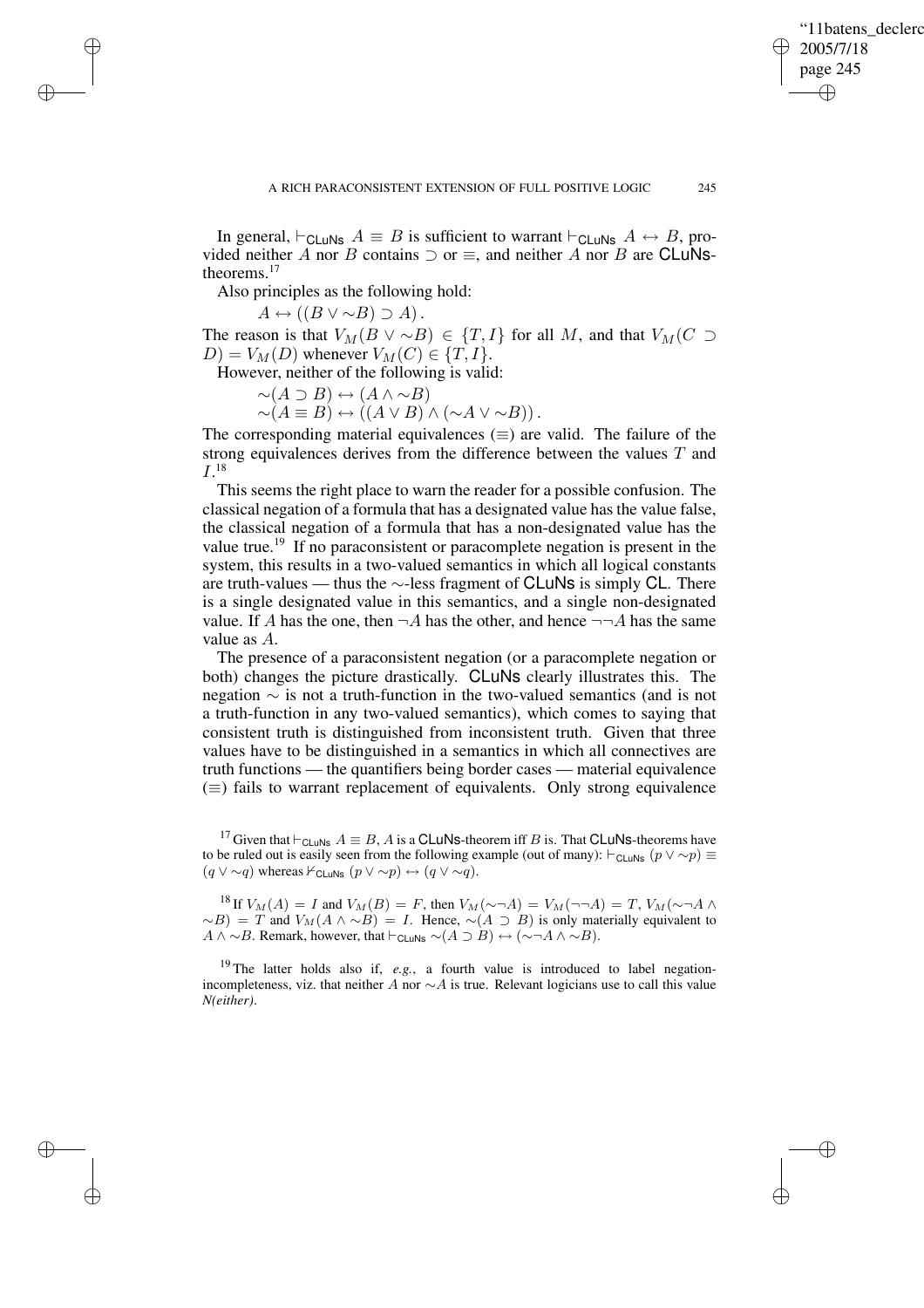✐

## 246 DIDERIK BATENS AND KRISTOF DE CLERCQ

 $(\leftrightarrow)$  warrants this. As a result,

$$
\vdash_{\mathsf{CLuNs}} \sim \sim A \leftrightarrow A
$$

but

✐

✐

✐

✐

 $\forall$ CLUNS  $\neg\neg A \leftrightarrow A$ ,

precisely because, in the presence of three distinct values,  $\neg$  conflates them to two whereas ∼ does not:

| А | $\sim$ A | $\mathord{\sim} \mathord{\sim} A$ | ıн |  |
|---|----------|-----------------------------------|----|--|
|   |          |                                   |    |  |
|   |          |                                   |    |  |
| F |          |                                   |    |  |

The formula  $\neg\neg A \leftrightarrow A$  is not CLuNs-valid because  $\neg\neg A$  and A have a different truth value in the three-valued semantics, in which  $\leftrightarrow$  is a truthfunction. In the two-valued semantics  $\neg\neg A$  and A have the same truth value, but  $\leftrightarrow$  is not a truth-function; the value of  $\neg\neg A \leftrightarrow A$  also depends on the values of  $\sim$  A and  $\sim$ ¬¬A — the latter has the same value as ¬A — and these need not be identical.

It is instructive to consider the expressions that may be built from some wff A by the logical constants of **CLuNs**. Twelve distinct truth-functions are distinguished in CLuNs. They are represented by A,  $\sim A$ ,  $\neg A$ ,  $\neg \sim A$ ,  $\neg\neg A$ ,  $\neg\neg\neg\neg A$ ,  $A \land \neg A$ ,  $\neg\neg A \land \neg\neg\neg\neg A$ ,  $\neg\neg\neg A$ ,  $A \lor \neg A$ ,  $A \lor \neg A$ (which is strictly equivalent to  $\bot$ ), and  $\neg\neg A \lor \neg\neg \sim A$  (which is strongly equivalent to  $\neg \perp$ ). In Figure 1, we show the relations between these wffs: a line going up indicates derivability. The wffs not named in the Figure may be easily completed in terms of conjunctions and disjunctions. The two top nodes (on the middle row) are CLuNs-valid. Only the bottom node has no CLuNs-models.

The figure may be seen as composed of three superposed 'squares'. Each of these may be related to a notion of truth. The middle square is related to truth *simpliciter*, characterized by a predicate that is definable as follows:

 $T(A) =_{df} A$ 

If a notion of falsehood is connected to it, as is done in [30] and in [1], viz. by  $F(A) =_{df} \sim A$ ,  $T(A)$  and  $F(A)$  do not exclude each other but one of them is bound to obtain. A is true simpliciter iff  $\sim$  A is false simpliciter, and *vice versa*.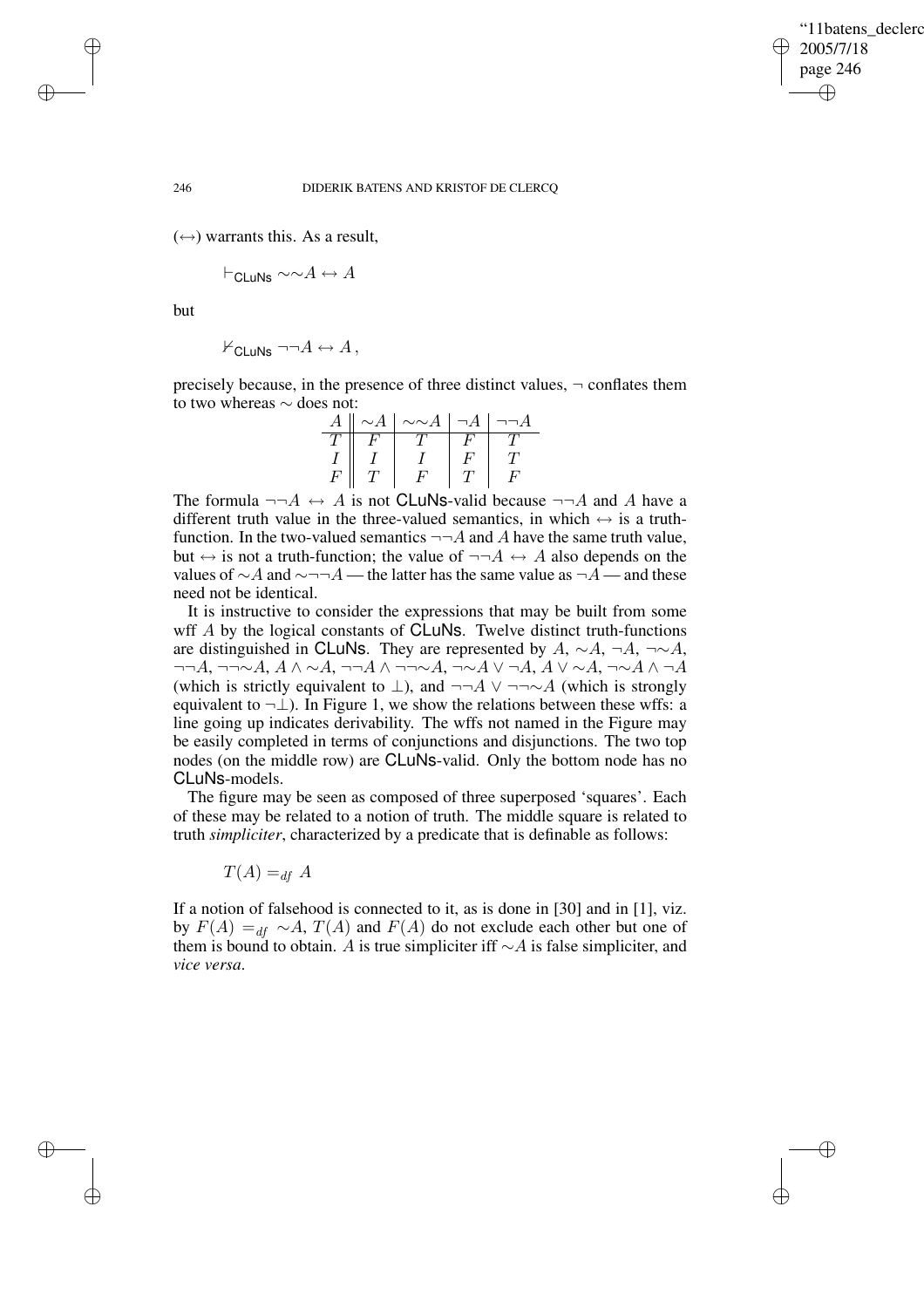✐

Figure 1. Not strongly equivalent expressions built from A.



The lower square is related to *strong* or *consistent* truth, which may be defined by

 $T^s(A) =_{df} \neg \sim A$ 

✐

✐

✐

✐

The corresponding *strong* or *consistent* falsehood is defined by  $F^s(A) =_{df}$  $\neg A$ . Strong truth and strong falsehood exclude each other (have no common model), but both may fail to obtain (because both A and  $\sim$ A may obtain). A is strongly true iff ∼A is strongly false, and *vice versa*.

Finally, *weak* truth may be defined by

$$
T^w(A) =_{df} \neg\neg A
$$

and the corresponding weak falsehood by  $F^w(A) =_{df} \neg \neg \sim A$ .  $T^w(A)$  and  $F^{w}(A)$  do not exclude each other but one of them is bound to obtain. A is weakly true iff ∼A is weakly false, and *vice versa*.

The difference between the three notions of truth is obviously related to the value  $I$ , which represents inconsistent truth. In the following table, we use  $B(A)$  (both) to abbreviate  $T(A) \wedge F(A)$ , and  $E(A)$  (either) to abbreviate  $T(A) \vee F(A)$ ; similarly for  $B^s(A)$ , etc. To save space, we write T instead of  $T(A)$ , etc. The table lists the twelve wffs mentioned in Figure 1, in an order that we think to reveal the differences most clearly.<sup>20</sup>

 $20$  We do not pursue the study of the properties of the structure in Figure 1. The interested reader might start by considering the behaviour of the functions ¬ and ∼.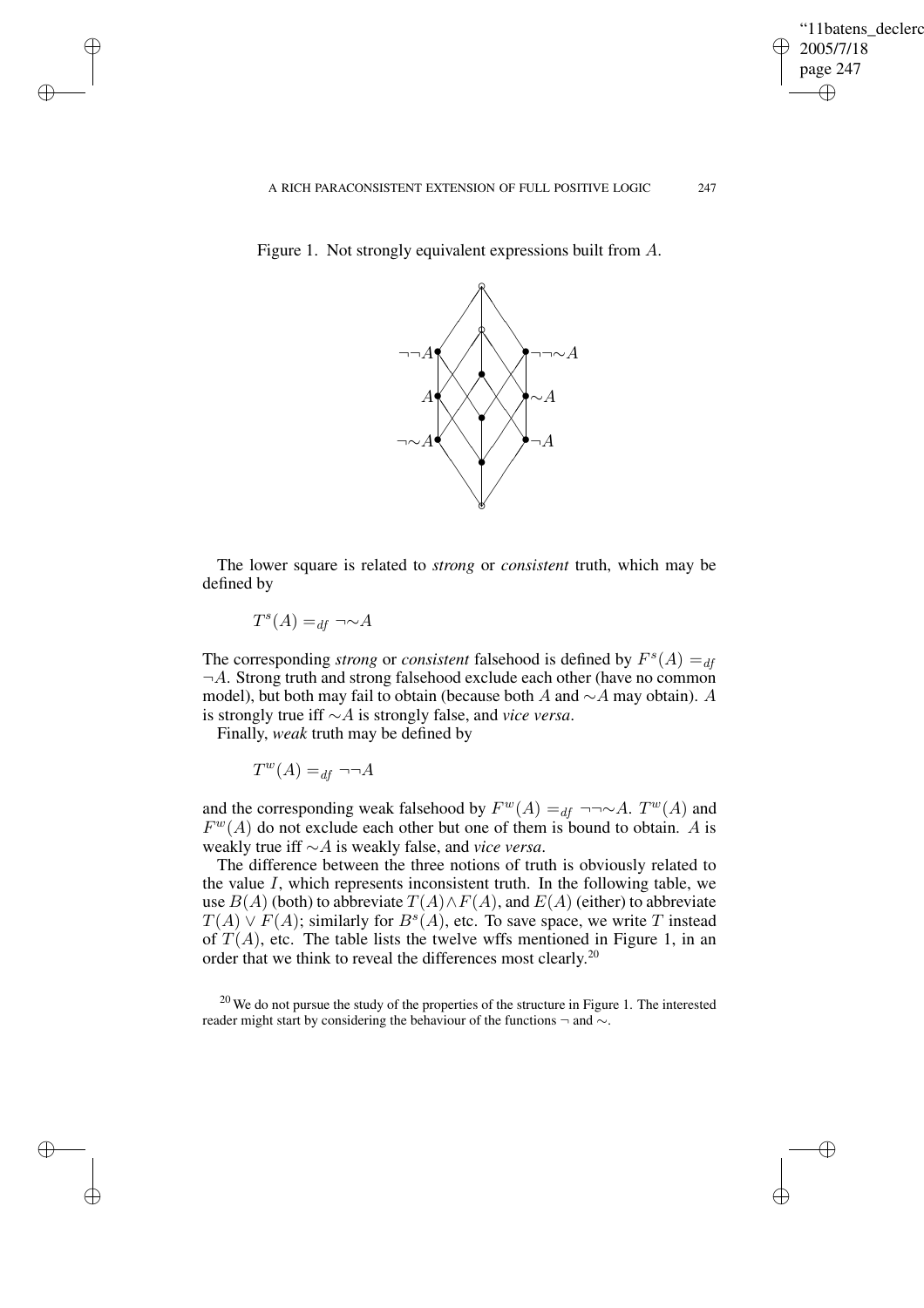# '11batens\_declerc 2005/7/18 page 248 ✐ ✐

✐

✐

## 248 DIDERIK BATENS AND KRISTOF DE CLERCQ

|  |  |  |  |  | $A \parallel B^s \parallel T^s \parallel F^s \parallel E^s \parallel B \parallel T \parallel F \parallel E \parallel B^w \parallel T^w \parallel F^w \parallel E^w$ |  |
|--|--|--|--|--|---------------------------------------------------------------------------------------------------------------------------------------------------------------------|--|
|  |  |  |  |  |                                                                                                                                                                     |  |
|  |  |  |  |  |                                                                                                                                                                     |  |
|  |  |  |  |  |                                                                                                                                                                     |  |

Neither of these three notions of truth corresponds to the classical one (or to the notion of truth in a model, which actually is the classical one). Classical logicians collapse the three squares (by recognizing only  $\neg A$  as the negation of  $\overline{A}$ ). Relevant logicians introduce four truth values (identifying  $\overline{I}$  with the designated "Both" and introducing the undesignated "Neither" as well). Rejecting the CLuNs-connective "⊃" as a sensible logical connective, they end up with just the middle square of which the top node is valid but the bottom node (which is the ∼-negation of the top node) is not trivial. Dialetheists like Graham Priest stick to the three values of CLuNs, reject the CLuNsconnective " $\supset$ " as a sensible logical constant, but recognize bottom ( $\perp$ ) as a sensible non-logical constant. As a result, they end up with the middle diamond extended by the top and bottom node of Figure  $1.^{21}$ .

Let us return to strong equivalence in CLuNs.  $(A \lor A) \leftrightarrow A, (A \land \sim A) \leftrightarrow$  $(A \equiv \sim A), (A \supset A) \leftrightarrow (\sim A \vee A)$  and  $A \leftrightarrow ((A \supset A) \supset A)$  are all valid; but  $(A \supset B) \leftrightarrow (\sim A \vee B)$  and  $A \leftrightarrow ((B \supset B) \supset A)$  are not.

Neither the disjunction defined by  $\sim A \supset B$  nor that defined by  $(A \supset B)$  $B) \supset B$  are commutative in the strong sense (that is, with respect to  $\leftrightarrow$ ). The disjunction defined by  $\sim A \rightarrow B$  is commutative in this sense, but Addition does not hold for it. And yet, the latter disjunction is an important one.

Relevant logicians have capitalized on the distinction between extensional connectives, such as disjunction and conjunction, and intensional connectives such as relevant implication, to define fusion and fission — a kind of 'strong' conjunction and 'strong' disjunction. In CLuNs, there is a somewhat similar distinction between disjunction and conjunction on the one hand, and implication on the other hand. However, as mentioned in the previous paragraph, the 'strong' disjunction defined from this implication is not commutative. This is circumvented by defining fusion and fission from  $A \rightarrow B$ , rather than from  $A \supset B$ . The resulting definitions are  $A \oplus B =_{df} \sim A \rightarrow B$ , and  $A \otimes B =_{df} \sim (\sim A \oplus \sim B)$ . This line of approach was followed, as was shown afterwards in [12], by Joke Meheus in [27] and [28], where the logic AN∅ is defined by the ∼–→–⊗–⊕–∀–∃–fragment of

✐

✐

✐

 $21$  Bottom does not occur in Priest's original LP. In [30], however, Priest introduces a modal implication, and next combines it with bottom.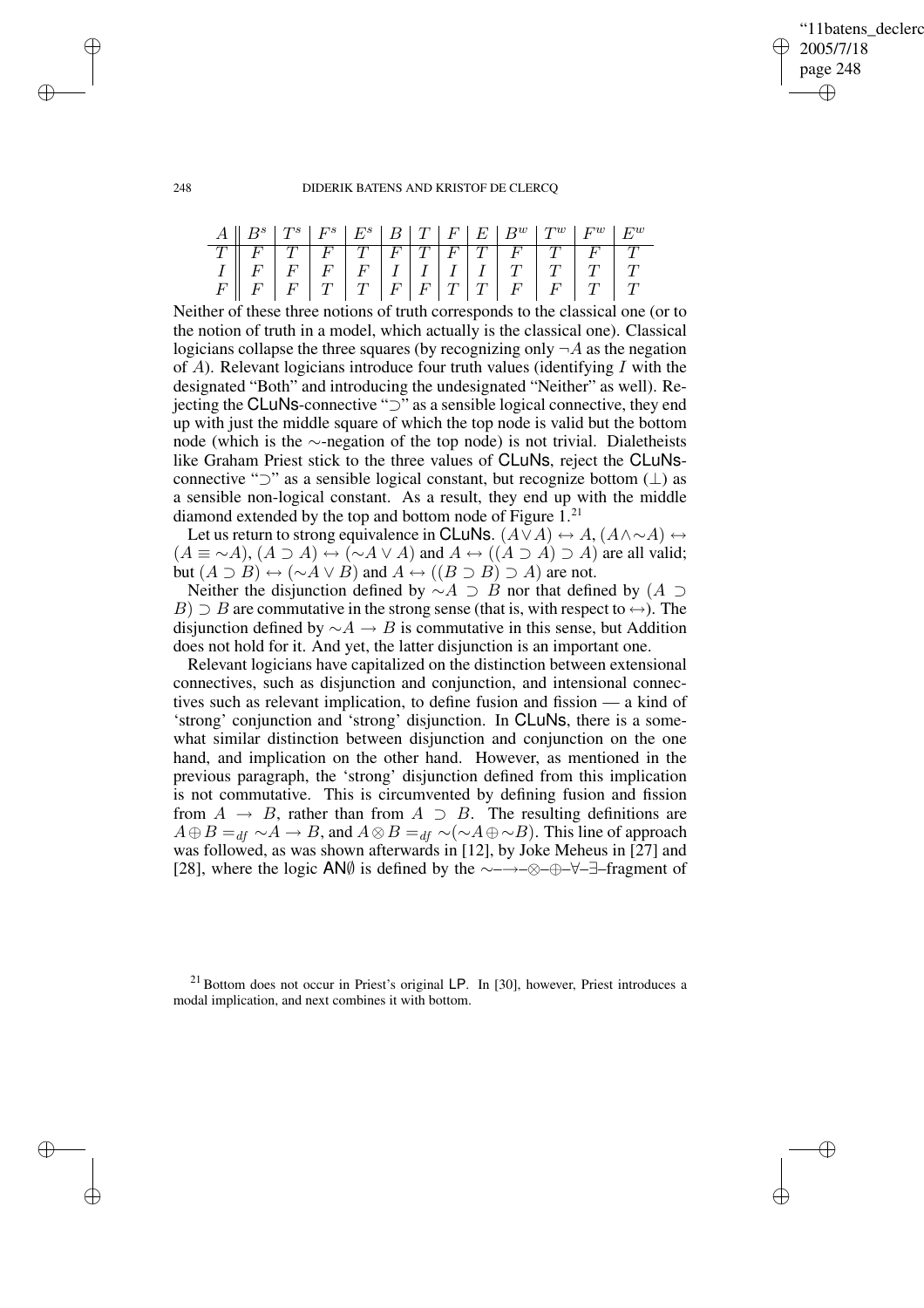✐

### A RICH PARACONSISTENT EXTENSION OF FULL POSITIVE LOGIC 249

 $CLuNs<sup>22</sup>$  It is instructive to list the matrices for the propositional connectives:

|  | $\rightarrow$ $T$ $I$ $F$ |                          |  | $\oplus$ $T$ $I$ $F$ |                          |  | $\otimes$ T I F |                          |  |
|--|---------------------------|--------------------------|--|----------------------|--------------------------|--|-----------------|--------------------------|--|
|  |                           |                          |  |                      |                          |  |                 |                          |  |
|  |                           | $I$ $T$ $I$ $F$          |  |                      | $I \, \, T \,I \,F$      |  |                 | $I \mid T \mid I \mid F$ |  |
|  |                           | $F \mid T \mid T \mid T$ |  |                      | $F \mid T \mid F \mid F$ |  |                 | $F \mid F \mid F \mid F$ |  |

These define a paraconsistent logic that validates Modus Ponens, Modus Tollens, Disjunctive Syllogism, and similar 'analysing' rules, but not Addition, Irrelevance, and similar 'constructive' rules.

# 7. *Some Further Metatheory*

✐

✐

✐

✐

For the Interpolation Theorem and a set of Embedding Theorems, we refer to [16] and [15]. From the proofs of the Embedding theorems, it follows that the fragments that are known to be decidable in CL are decidable in CLuNs. Hence, all effective proof-search procedures for fragments of CL are effective for the corresponding fragments of CLuNs.

*Theorem 6*: CLuNs *and* CL *have the same valid wffs in the* ∼*-*∨*-*∧*-*∀*-*∃ *fragment of* L*.*

*Proof.* As CL extends CLuNs, A is CL-valid if it is CLuNs-valid. For the converse, remark first that any wff  $A$  of the intended fragment is  $CL$ equivalent to a wff  $B$  that is in prenex conjunctive normal form. As all the required equivalences are valid strong equivalences in CLuNs,  $\vdash$  CLuNs  $A \leftrightarrow$ B. If B is CL-valid, each of its conjuncts has the form . . .∨C∨. . .∨∼C∨... (in which each occurrence of " $\ldots$ " may be empty). But then B, and hence A, is also CLuNs-valid.

Let us now turn to an interesting property of models.

*Theorem* 7: *If M is a non-trivial* **CLuNs**-model, then  $\{A \mid A \in \mathcal{W}: M \models \emptyset\}$ A} *is deductively closed and maximally non-trivial.*

*Proof.* The set is obviously deductively closed. That it is maximally nontrivial is immediate from the semantics: if  $M \not\models A$ , then  $M \models (A \supset B)$  for all  $B$ .

<sup>22</sup> Meheus writes  $\supset$  where we write  $\rightarrow$ , etc. The logic AN is obtained by reducing formulas to a specific prenex conjunctive normal form, and next by evaluating the latter in terms of AN∅.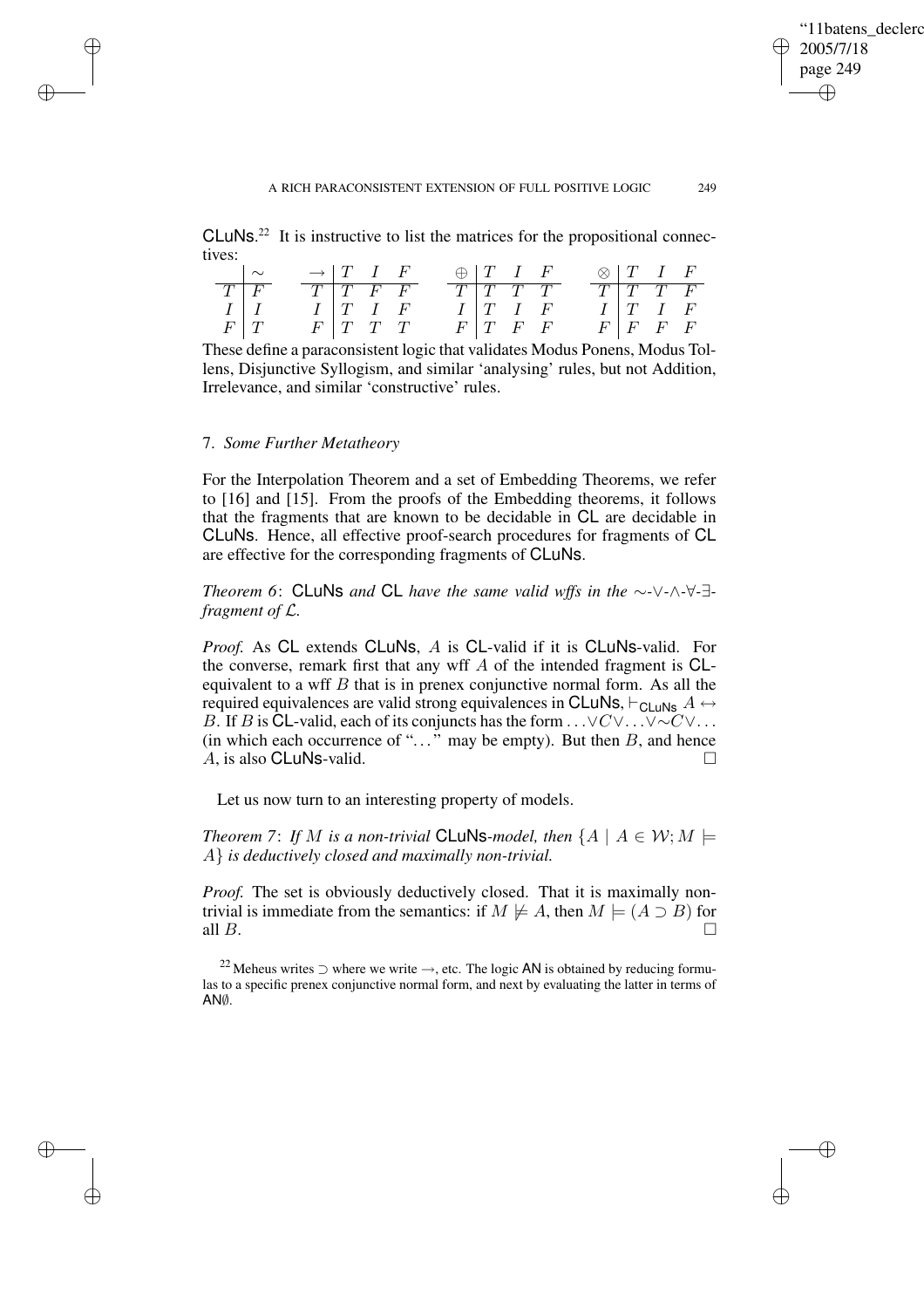✐

## 250 DIDERIK BATENS AND KRISTOF DE CLERCQ

The theorem also holds for the pure paraconsistent fragment of CLuNs. The theorem does not hold for Priest's LP, viz. the ∼-∧-∨-fragment of CLuNs — no set of formulas verified by the model warrants that  $A$  is false in the model.

The proof of Theorem 2 is easily transformed into a proof of each of the following:

- (1) Every deductively closed, maximally non-trivial set  $\Gamma \subseteq W$  has a  $\mathcal N$ -minimal CLuNs-model.
- (2) All CLuNs-models of a deductively closed, maximally non-trivial set  $\Gamma \subseteq W$  are equivalent.

Clearly CLuNs is *not* Post complete: some CL-theorems are not CLuNstheorems and CL is not trivial. A logic L is said to be Lindenbaum complete if the following holds in it: if no substitution instance of  $A$  is a theorem of L, then  $∼A$  is a theorem of L.

# *Theorem 8*: CLuNs *is not Lindenbaum complete.*

*Proof.*  $\sim \sim ((p \supset (q \wedge \sim q)) \supset \sim p)$  is not a **CLuNs**-theorem. Indeed, it is invalid, viz. false in a model that verifies p, q, and  $\sim q$  and falsifies  $\sim p$ . However, no wff of the form  $\sim$ ( $(A \supset (B \wedge \sim B)) \supset \sim A$ ) is a CLuNstheorem, which is easily seen from the fact that all CLuNs-theorems are CL-theorems (because all CL-models are CLuNs-models).

In [1, p. 121], Anderson and Belnap write: "We offer [Lindenbaum completeness] as a plausible syntactical condition which ought to be satisfied by a semantically complete system." This statement is clearly confusing. In many senses of the term, CLuNs is as semantically complete as any system could be. Needless to say, CLuNs is Lindenbaum complete with respect to the defined classical negation  $\neg$ .

A logic L is *strictly paraconsistent* iff  $\mathfrak{A}, \dagger \mathfrak{A} \vdash_{\mathsf{L}} A$  is not a valid schema for any unary connective  $\dagger$  and for any metalinguistic formula  $\mathfrak A$  in which the metavariable A does not occur. That the propositional fragment of the pure paraconsistent CLuNs is strictly paraconsistent was shown in [7] (and is a corollary of Theorem 9). The propositional fragment of CLuNs is obviously not strictly paraconsistent. Yet, it is possible to show a related property of this logic.

We shall say that a *unary connective* "†" is *strictly paraconsistent* in a logic L iff  $\mathfrak{A}, \dagger \mathfrak{A} \nvdash_{\mathsf{L}} A$  whenever  $\mathfrak{A}$  is a metatheoretic formula that does not contain  $\perp$  and A does not occur in  $\mathfrak{A}$ .<sup>23</sup>

<sup>23</sup> We mean that  $\mathfrak A$  does not contain  $\perp$  and does not contain a logical symbol from which  $\perp$  can be defined. The sense of the definition is that, for some paraconsistent negations, for

✐

✐

✐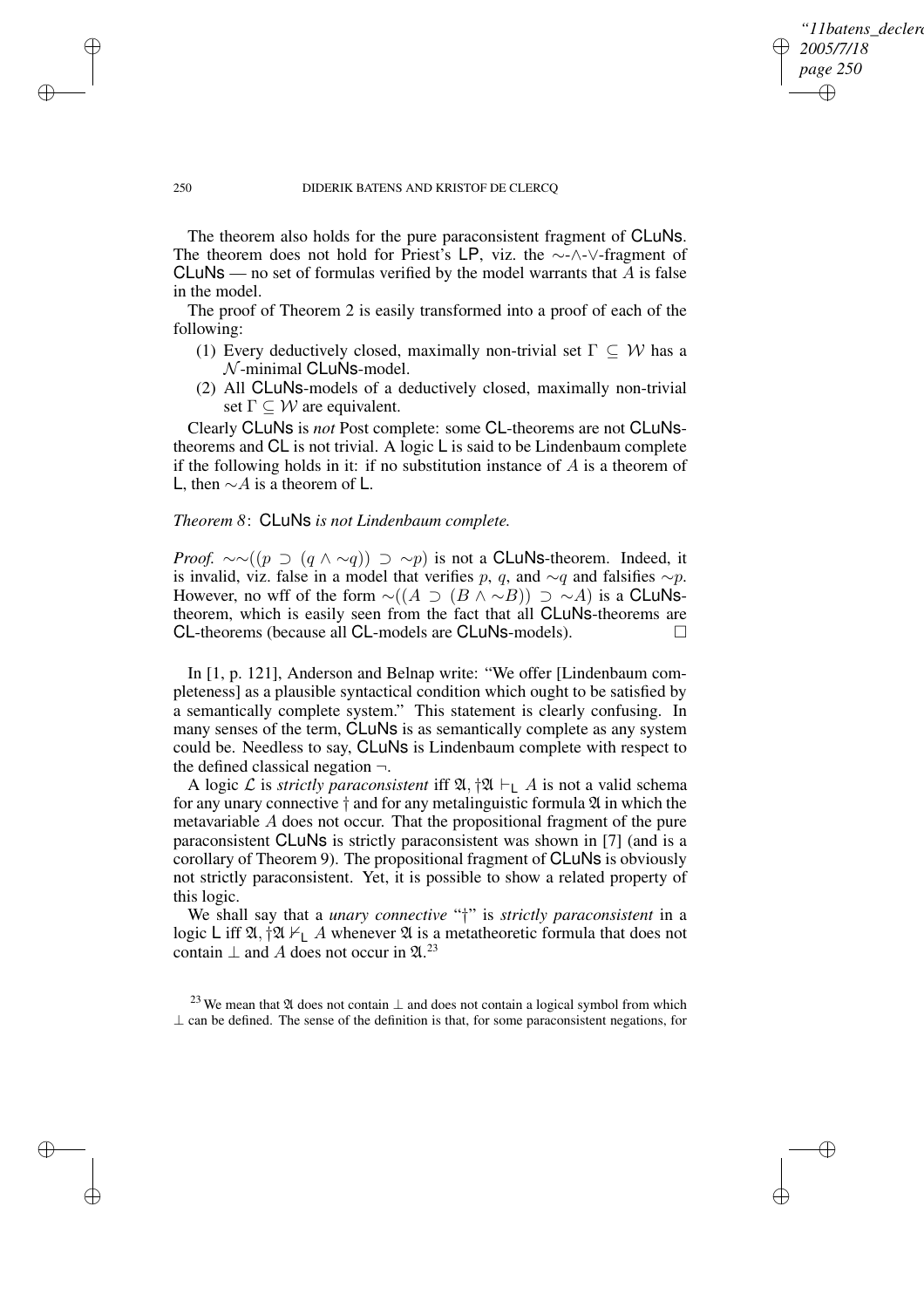✐

# *Theorem 9*: *In* CLuNs*,* ∼ *is strictly paraconsistent.*

✐

✐

✐

✐

*Proof.* Consider a  $B \in W$  and a sentential letter A that does not occur in B. It is easily seen that there is a model  $M$  of the three-valued CLuNssemantics such that  $V(A) = F$  whereas  $V_M(C) = I$  for all primitive formulas that occur in B. It follows that  $V_M(B) = V_M(\sim B) = I$  and that  $V_M(A) = F$ . By Theorems 2 and 3, B,  $\sim B \nvDash_{\text{CLuNs}} A$ .  $\Box$ 

A propositional logic  $\mathcal L$  is maximally paraconsistent iff it has no 'extension' that is paraconsistent — we mean *only* extensions that are Compact and Monotonic, and the set of theorems of which is closed under Uniform Substitution. It was shown in [7] that the propositional fragment of pure paraconsistent CLuNs is maximally paraconsistent. A related property may be proved for the propositional fragment of CLuNs (including  $\perp$  and  $\neg$ ), viz. that this fragment is maximally  $\sim$ -paraconsistent. Where  $\mathcal L$  is restricted to its propositional part, a logic is *maximally* ∼*-paraconsistent* iff (i) it is  $\sim$ -paraconsistent (for some A, A,  $\sim$ A  $\nvdash$  B and (ii) its only 'extensions' are not ∼-paraconsistent (viz. either (propositional) CL or the trivial logic). To interpret this claim, recall that ∼ is taken to be the standard negation of both CL and CLuNs, whereas  $\neg$  is a defined negation (that is co-extensive with  $\sim$  in CL). The set of extensions should obviously be restricted as above.

First we define the Conjunctive Normal Form, CNF, for CLuNs-formulas. Where A is a sentential letter, A,  $\sim A$ ,  $\neg A$ ,  $\neg\neg A$ , and  $\neg\neg\neg A$  will be *atoms*.<sup>24</sup> Moreover, ⊥ and ¬⊥ (to which ~⊥ is strongly equivalent) will also be called atoms.

*Definition* 1: *A wff A is in CNF iff it has the form*  $(B_1 \land \ldots \land B_n)$   $(n \geq 1)$ , *each of these*  $B_i$  *is a disjunction of (one or more) atoms, no*  $B_i$  *is strongly implied by another*  $B_j$ *, and no atom that occurs in a*  $B_i$  *is strongly implied* by another atom that occurs in the same  $B_i$ .<sup>25</sup>

Remark that  $\perp$  and  $\neg \perp$  cannot both occur in the same  $B_i$ , and that, if one of them occurs in it, then it forms the only *conjunct* of the wff. We leave it to the reader to show, by nearly standard means, that any wff  $A$  is strongly equivalent to some wff  $B$  that is in CNF.

example the one from [3], the Ex Falso Quodlibet does not hold generally, but  $A \wedge B$ , ∼( $A \wedge B$  $B$ )  $\vdash$  C does.

<sup>24</sup> Compare Figure 1 and the subsequent table.

<sup>25</sup> See Figure 1 for strong implication between atoms.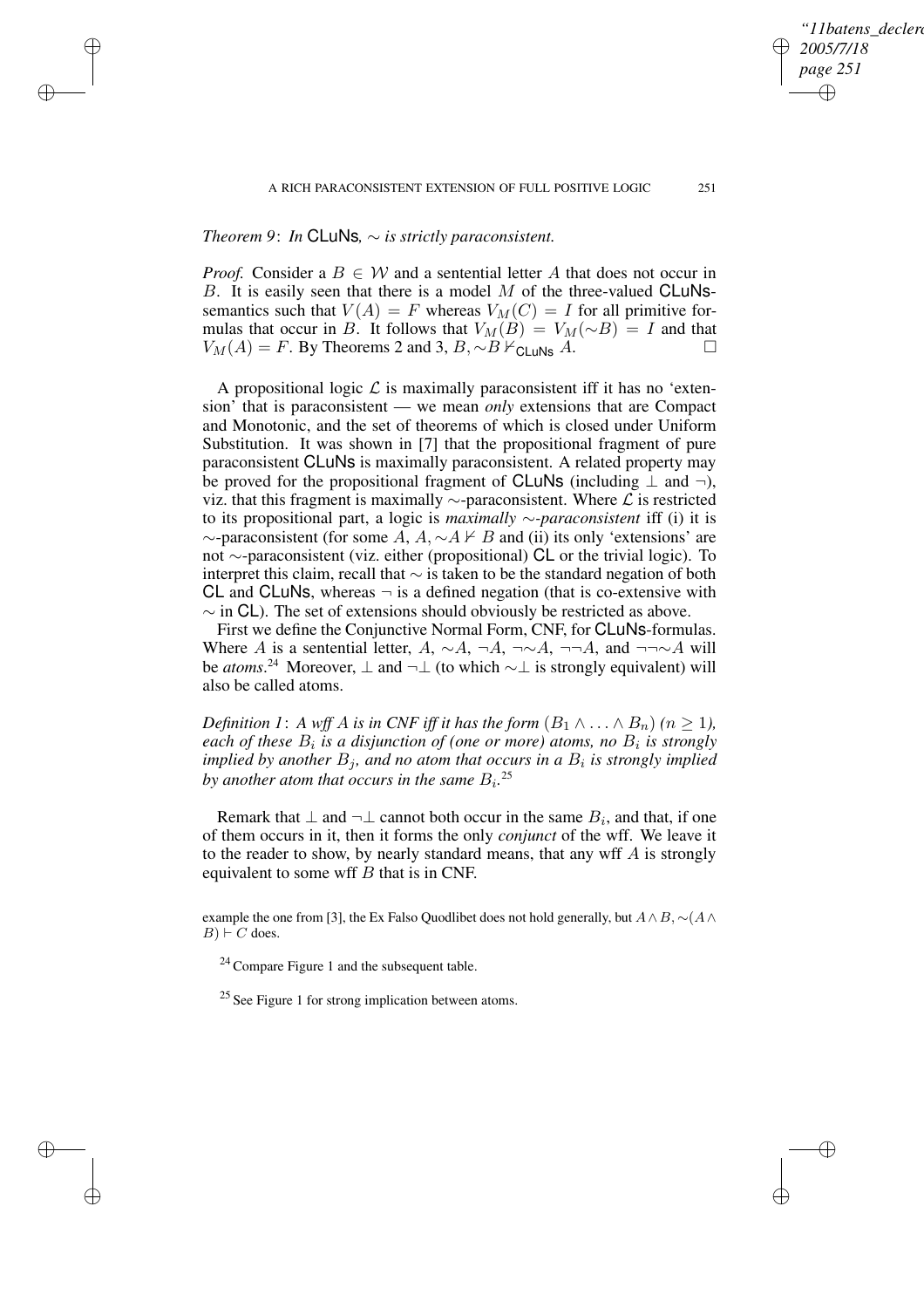✐

## 252 DIDERIK BATENS AND KRISTOF DE CLERCQ

*Theorem 10: If A is a propositional formula and*  $\nvdash$ <sub>CLUNs</sub> A, *then any extension of* CLuNs *in which* A *is a theorem is not* ∼*-paraconsistent.*

*Proof.* Where  $V_{\text{CLuNs}}$  A, let CLuNs<sup>+</sup> be an extension of CLuNs in which  $A$  is a theorem. Let  $B$  be strongly equivalent to  $A$  and in CNF. At least one conjunct of B is a theorem of  $CLu\dot{N}s^+$  and not a theorem of CLuNs. Let the following wff be such a conjunct

$$
\neg \sim C_1 \vee \ldots \vee \neg \sim C_{n_1} \vee D_1 \vee \ldots \vee D_{n_2} \vee \neg \neg E_1 \vee \ldots \vee \neg \neg E_{n_3} \vee \n\neg F_1 \vee \ldots \vee \neg F_{n_4} \vee \sim G_1 \vee \ldots \vee \sim G_{n_5} \vee \n\neg \sim H_1 \vee \ldots \vee \neg \sim H_{n_6}
$$
\n(1)

with  $n_1 \ge 0, \ldots, n_6 \ge 0$  and  $n_1 + \ldots + n_6 > 0$ .

In view of the definition of CNF and the fact that (1) is not a CLuNstheorem:

Fact 1. All  $C_i$ ,  $E_i$ ,  $F_i$ ,  $G_i$ , and  $H_i$  are propositional letters and all  $D_i$  are propositional letters or some  $D_i$  is  $\perp$ , in which case it is the only disjunct of (1).

Fact 2. At most some  $C_i$  are identical to some  $F_i$ .

Indeed, by the definition of CNF, all  $C_i$ ,  $D_i$  and  $E_i$  are different from one another, and all  $F_i$ ,  $G_i$  and  $H_i$  are different from one another. As (1) is not a CLuNs-theorem, all  $C_i$ ,  $D_i$  and  $E_i$  are different from all  $G_i$  and  $H_i$ , and all  $F_i$  are different from all  $D_i$  and  $E_i$ .

*Case 1.*  $n_1 > 0$  and  $n_4 > 0$ . Let *I* be a propositional letter that does not occur in  $(1)$ . In view of Facts 1 and 2, one obtains a theorem of CLuNs<sup>+</sup> if one substitutes I for all  $C_i$  and  $F_i$ ,  $\sim \sim \perp$  for all  $D_i$  and  $E_i$ , and  $\sim \perp$  for all  $G_i$  and  $H_i$ . Deleting disjuncts that occur twice, we obtain the formula:

¬∼I ∨ ¬I ∨ ∼∼⊥ ∨ ¬¬∼∼⊥

in which the last or next to last disjunct (or both) may be empty. This is CLuNs-equivalent to

$$
(I \wedge \sim I) \supset \bot \tag{2}
$$

As  $I$  is a propositional letter,  $CLuNs^{+}$  is not paraconsistent (and is identical to CL).

*Case* 2.  $n_1 = 0$ . In view of Facts 1 and 2, one obtains a theorem of CLuNs<sup>+</sup> if one substitutes  $\sim \sim \perp$  for all  $D_i$  and  $E_i$ , and substitutes  $\sim \perp$  for

✐

✐

✐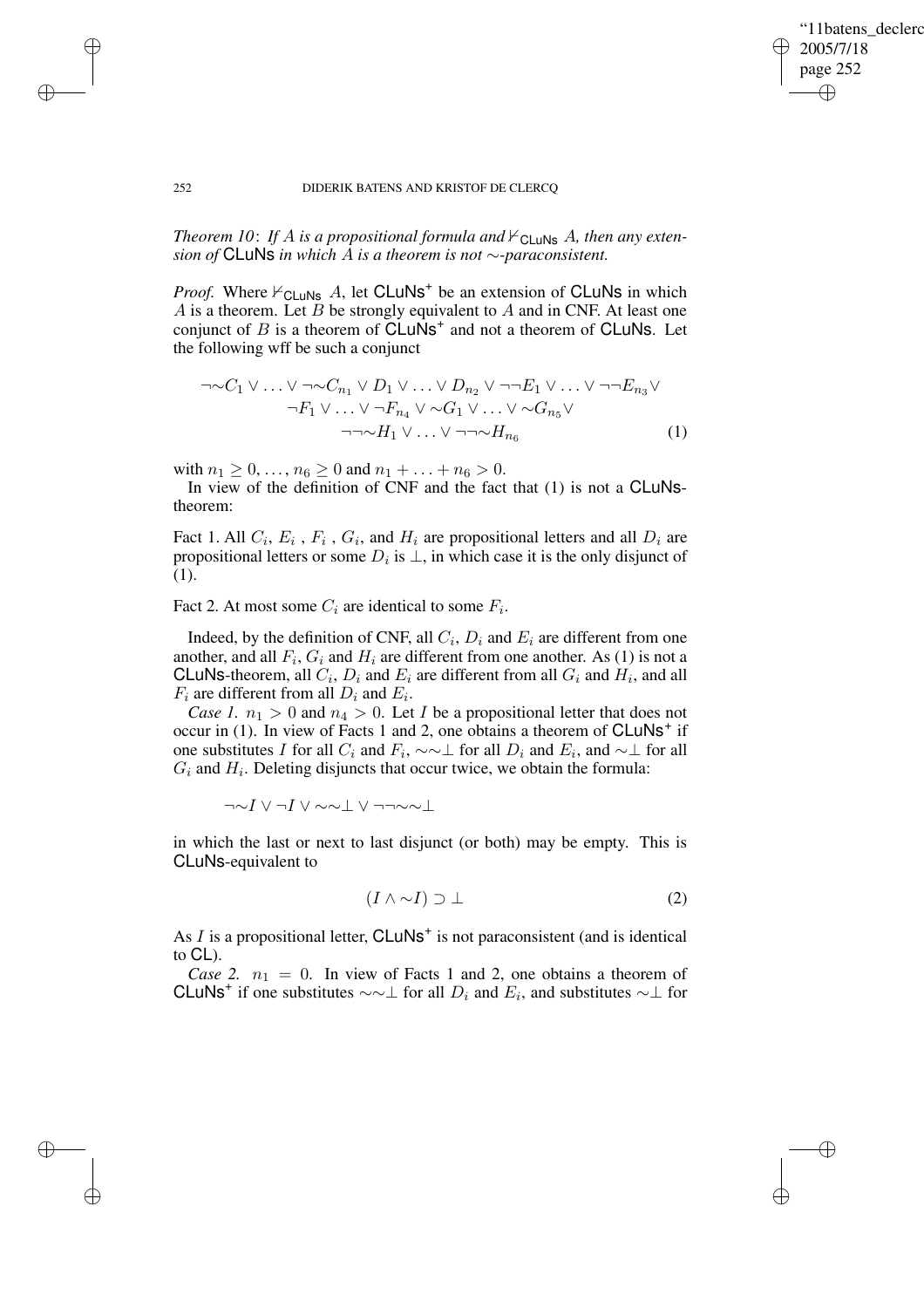✐

all  $F_i$ ,  $G_i$  and  $H_i$ . Deleting disjuncts that occur twice, we obtain:

∼∼⊥ ∨ ¬∼⊥ ∨ ¬¬∼∼⊥

✐

✐

✐

✐

or one or two disjuncts of this formula. As this is CLuNs-equivalent to  $\perp$ , CLuNs<sup>+</sup> is the trivial system.

*Case* 3.  $n_4 = 0$ . In view of Facts 1 and 2, one obtains a theorem of CLuNs<sup>+</sup> if one substitutes  $\sim \sim \perp$  for all  $C_i$ ,  $D_i$  and  $E_i$ , and substitutes  $\sim \perp$ for all  $G_i$  and  $H_i$ . Deleting disjuncts that occur twice, we obtain:

¬∼∼∼⊥ ∨ ∼∼⊥ ∨ ¬¬∼∼⊥

or one or two disjuncts of this formula. As this is CLuNs-equivalent to  $\perp$ , CLuNs<sup>+</sup> is the trivial system.

*Corollary 1*: *The propositional fragment of* CLuNs *is maximally* ∼*-paraconsistent.*

What about maximal paraconsistency in the predicative case? All we can offer here is, apart from complications, an open problem with a tentative answer.

First there is the complication related to a suitable substitution rule, studied very carefully in [29]. Next, a central difference with the propositional case is that there are many logics between (predicative) CL and the trivial logic. For example, one might add to CL an axiom schema that restricts the cardinality of the domain,  $(\exists \alpha)(\exists \beta) \sim \alpha = \beta$ , or an axiom schema that requires all binary relations to be transitive, even  $(\forall \alpha)(\forall \beta)(\forall \gamma)(A(\alpha \beta) \supset$  $(A(\beta \gamma) \supseteq A(\alpha \gamma))$ , and so on. Third, it is quite obvious that **CLuNs** can be extended with axiom schemas that introduce Ex Falso Quodlibet for some logical form without introducing it for all of them. Thus adding the schema  $(\alpha = \beta \wedge \neg \alpha = \beta) \supseteq A$  to CLuNs does not make  $A, \neg A \vdash B$  hold in general.

The semantics suggests that  $\sim$  is not strictly paraconsistent in any logic between CLuNs and CL, more precisely that the negation  $\sim$  is not strictly paraconsistent in any logic CLuNs<sup>+</sup> obtained by extending CLuNs with an axioma schema that holds in CL.

This impression is further confirmed by attempts to falsify it. Extensions of CLuNs seem all to introduce Ex Falso Quodlibet for at least a specific form and under some condition, whence they all seem to be equivalent to an axiom schema of the form  $C \supset (Q(A \wedge \sim A) \supset B)$ . If some metalinguistic formula has a more specific form (but also the above one) in which  $C$  is a CLuNs-theorem,  $Q(A \land \sim A)$  ⊃ B is derivable, and the CLuNs-extension is not strictly paraconsistent. So let us consider an extension of CLuNs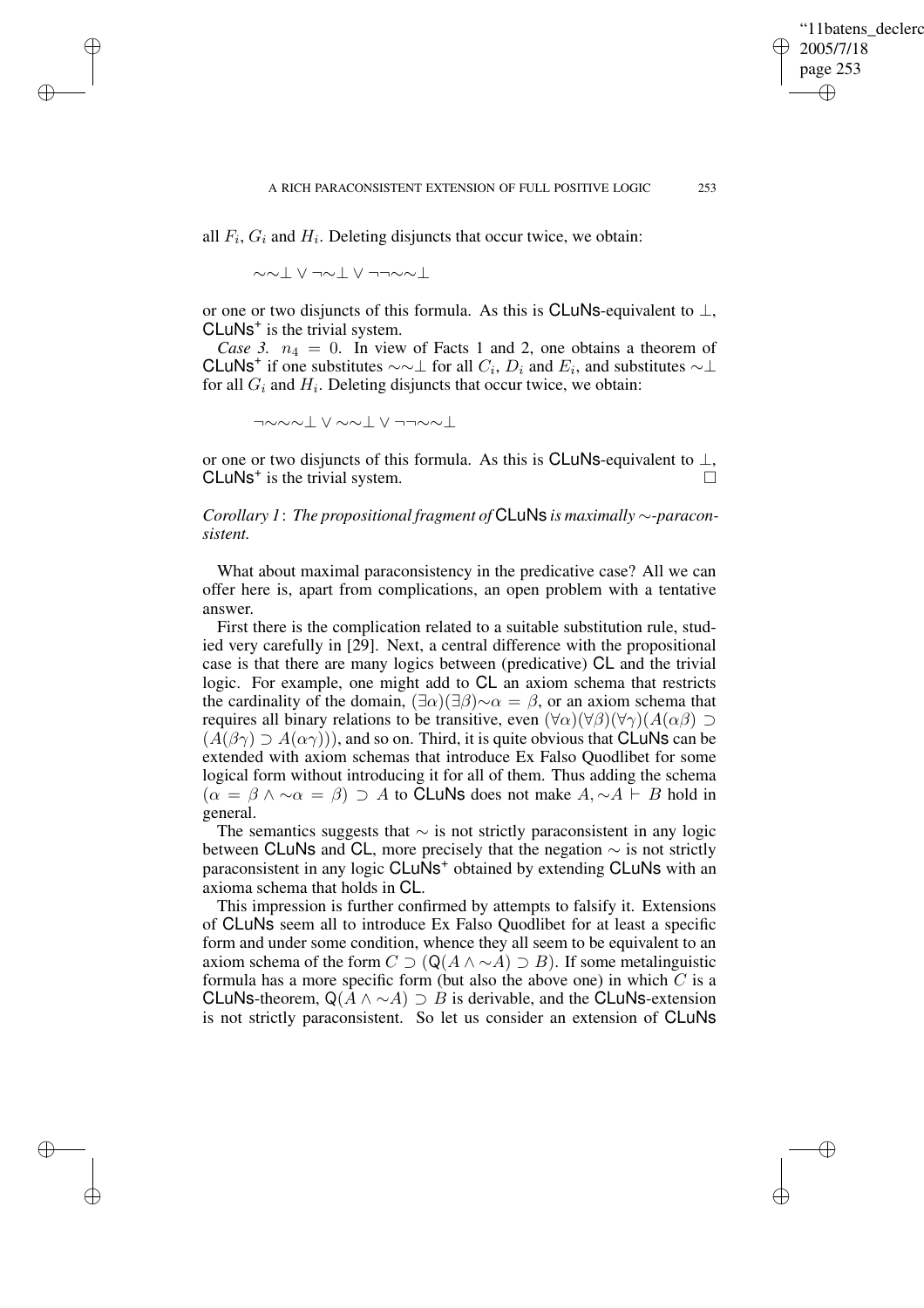✐

## 254 DIDERIK BATENS AND KRISTOF DE CLERCQ

obtained by adding the following axiom schema, of which the antecedent cannot be turned into a CLuNs-theorem:

$$
(\exists \alpha)(\forall \beta)\alpha = \beta \supset (\exists \alpha)(\sim \alpha = \alpha \supset B), \tag{3}
$$

which expresses that  $x = x$  behaves consistently for at least one x in models with a singleton domain.

As (3) is a theorem of the extension, so is

$$
(\exists \alpha)(\forall \beta)\alpha = \beta \supset (\forall \alpha)(\sim \alpha = \alpha \supset B) \tag{4}
$$

and as  $(\forall \alpha)(\forall \beta)(\alpha = \beta \supset (\sim \alpha = \beta \supset \sim \alpha = \alpha))$  holds, it follows that

$$
(\exists \alpha)(\forall \beta)\alpha = \beta \supset (\forall \alpha)(\forall \beta)(\alpha = \beta \supset (\sim \alpha = \beta \supset B))
$$
 (5)

and from this easily follows

✐

✐

✐

✐

$$
(\exists \alpha)(\forall \beta)\alpha = \beta \supset (\sim(\exists \alpha)(\forall \beta)\alpha = \beta \supset B), \tag{6}
$$

whence the extension is not paraconsistent. There is nothing puzzling here obviously. If identity behaves consistently in models with singleton domains, no model verifies both *implicantia* of (6).

Not finding a proof that  $\sim$  is not strictly paraconsistent in any logic between CLuNs and CL, we tried a host of possible counterexamples, but without success. So we have to leave this an open problem (both for CLuNs and for pure paraconsistent CLuNs).

# 8. *In Conclusion*

The main interest of CLuNs seems to reside in the fact that it combines the theorems and rules of the full positive fragment of CL and the usual rules for driving negations inwards. As a side-effect, it also contains all theorems of the ∼-∨-∧-∀-∃-=-fragment of CL. It follows that CLuNs contains all theorems of CL in that the aforementioned fragment is functionally complete.

Among the possible applications, both inconsistent empirical theories and inconsistent arithmetic seem attractive domains, except of course if there are reasons to prefer an inconsistency-adaptive logic. Remark that inconsistent arithmetic is often studied in terms of the ∼-∨-∧-∀-∃-=-fragment of CL. The presence, in CLuNs, of a detachable implication for which the deduction theorem holds, makes it attractive for the aforementioned application contexts. Indeed, the presence of the implication warrants that the models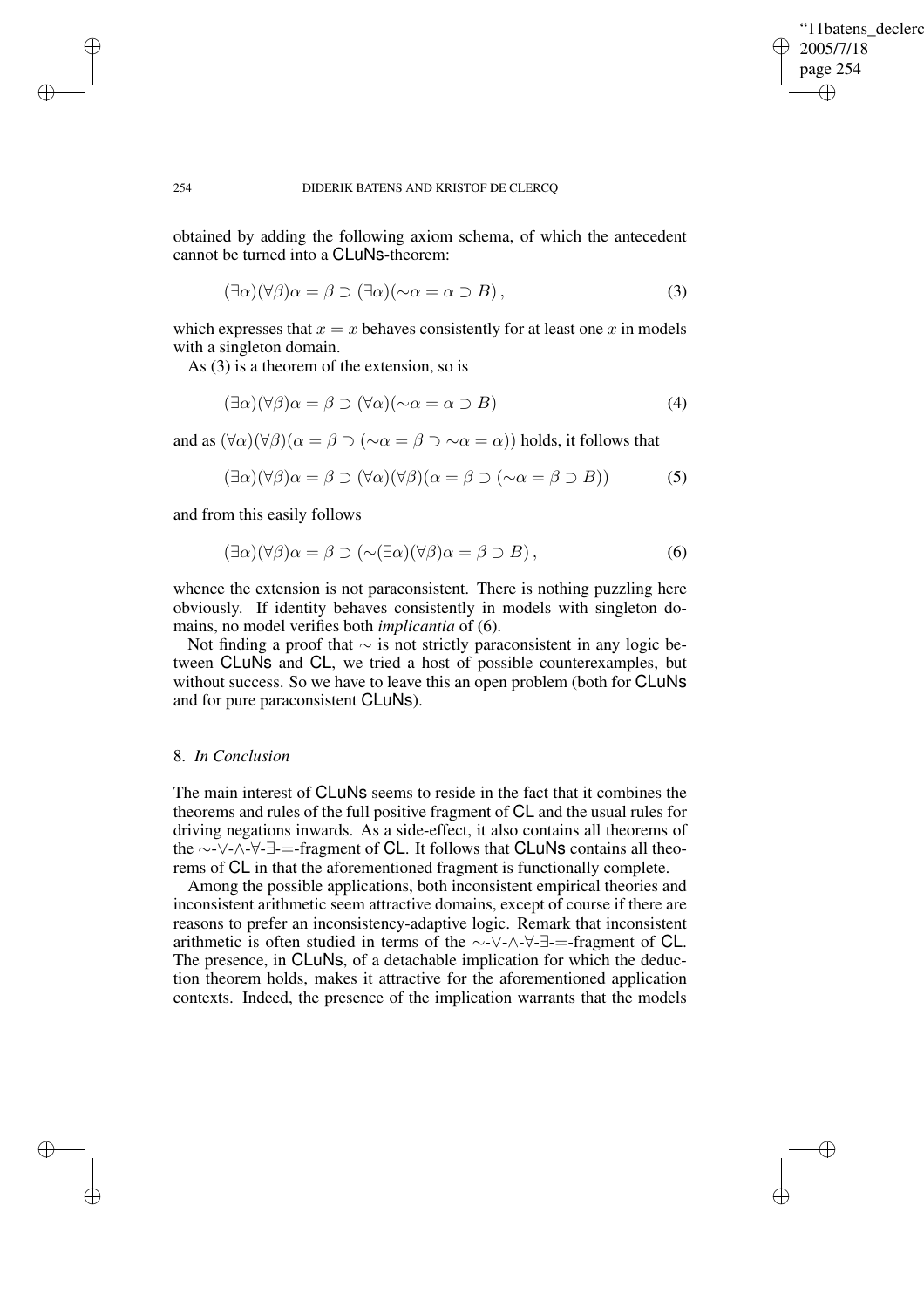✐

are maximally non-trivial (see Theorem 7), and, combined with bottom, enables one to express falsehood (in the sense of the two-valued semantics) within the object language.

✐

✐

✐

✐

Centre for Logic and Philosophy of Science Universiteit Gent, Belgium E-mail: Diderik.Batens,Kristof.DeClercq@UGent.be

# **REFERENCES**

- [1] Alan Ross Anderson and Nuel D. Belnap, Jr. *Entailment. The Logic of Relevance and Necessity*, volume 1. Princeton University Press, 1975.
- [2] Alan Ross Anderson, Nuel D. Belnap, Jr., and J. Michael Dunn. *Entailment. The Logic of Relevance and Necessity*, volume 2. Princeton University Press, 1992.
- [3] Ayda I. Arruda. On the imaginary logic of N.A. Vasil'ev. In Ayda I. Arruda, Newton C.A. da Costa, and R. Chuaqui, editors, *Non-classical Logics, Model Theory and Computability*, pages 3–24. North-Holland, Amsterdam, 1977.
- [4] F.G. Asenjo and J. Tamborino. Logic of antinomies. *Notre Dame Journal of Formal Logic*, 16:17–44, 1975.
- [5] Arnon Avron. On an implication connective of RM. *Notre Dame Journal of Formal Logic*, 27:201–209, 1986.
- [6] Arnon Avron. Natural 3-valued logics Characterization and proof theory. *The Journal of Symbolic Logic*, 56:276–294, 1991.
- [7] Diderik Batens. Paraconsistent extensional propositional logics. *Logique et Analyse*, 90–91:195–234, 1980.
- [8] Diderik Batens. A bridge between two-valued and many-valued semantic systems: n-tuple semantics. *Proceedings of the 12th International Symposium on Multiple-Valued Logic*, IEEE:Los Angeles, 318–322, 1982.
- [9] Diderik Batens. Against global paraconsistency. *Studies in Soviet Thought*, 39:209–229, 1990.
- [10] Diderik Batens. Inconsistency-adaptive logics. In Ewa Orłowska, editor, *Logic at Work. Essays Dedicated to the Memory of Helena Rasiowa*, pages 445–472. Physica Verlag (Springer), Heidelberg, New York, 1999.
- [11] Diderik Batens. Linguistic and ontological measures for comparing the inconsistent parts of models. *Logique et Analyse*, 165–166:5–33, 1999. Appeared 2002.
- [12] Diderik Batens. Rich inconsistency-adaptive logics. The clash between heuristic efficiency and realistic reconstruction. In François Beets and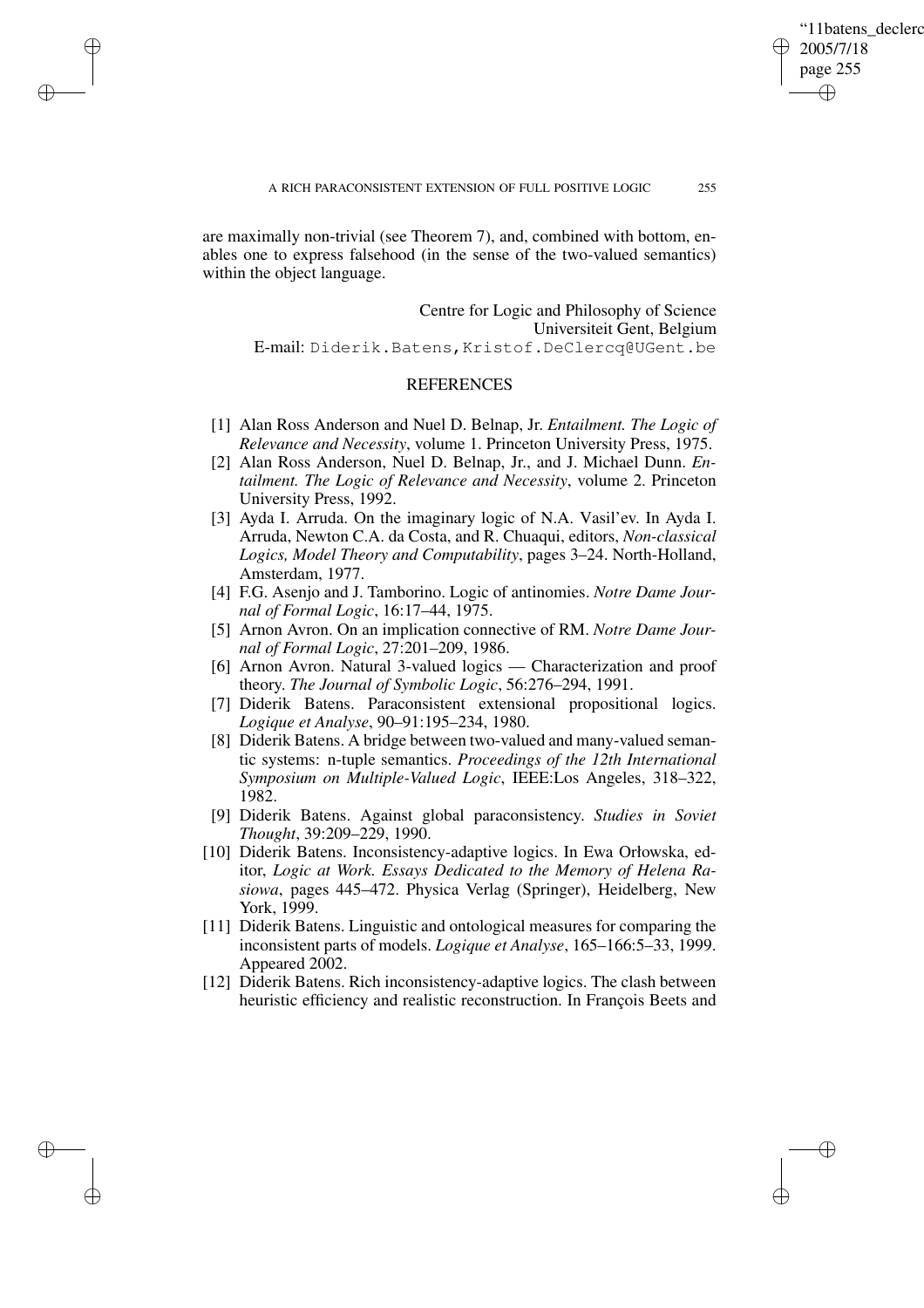# '11batens\_declerc 2005/7/18 page 256 ✐ ✐

✐

✐

## 256 DIDERIK BATENS AND KRISTOF DE CLERCQ

Éric Gillet, editors, *Logique en perspective. Mélanges offerts à Paul Gochet*, pages 513–543. Éditions OUSIA, Brussels, 2000.

- [13] Diderik Batens. A general characterization of adaptive logics. *Logique et Analyse*, 173–175:45–68, 2001. Appeared 2003.
- [14] Diderik Batens. In defence of a programme for handling inconsistencies. In Joke Meheus, editor, *Inconsistency in Science*, pages 129–150. Kluwer, Dordrecht, 2002.
- [15] Diderik Batens and Kristof De Clercq. Embedding and interpolation for some paralogics. The predicative case. Forthcoming.
- [16] Diderik Batens, Kristof De Clercq, and Natasha Kurtonina. Embedding and interpolation for some paralogics. The propositional case. *Reports on Mathematical Logic*, 33:29–44, 1999.
- [17] Diderik Batens and Joke Meheus. A tableau method for inconsistencyadaptive logics. In Roy Dyckhoff, editor, *Automated Reasoning with Analytic Tableaux and Related Methods*, volume 1847 of *Lecture Notes in Artificial Intelligence*, pages 127–142. Springer, 2000.
- [18] Diderik Batens, Chris Mortensen, Graham Priest, and Jean Paul Van Bendegem, editors. *Frontiers of Paraconsistent Logic*. Research Studies Press, Baldock, UK, 2000.
- [19] Walter A. Carnielli, João Marcos, and Sandra de Amo. Formal inconsistency and evolutionary databases. *Logic and Logical Philosophy*, 8:115–152, 2001. Appeared 2002.
- [20] Itala M. L. D'Ottaviano. *Sobre uma Teoria de Modelos Trivalente* (in Portuguese). PhD thesis, State University of Campinas (Brazil), 1982.
- [21] Itala M. L. D'Ottaviano. The completeness and compactness of a threevalued first-order logic. In *Proceedings of the* 5*th Latin American Symposium on Mathematical Logic*, pages 77–94. *Revista Colombiana de Matemáticas*, 1–2, 1985.
- [22] Itala M. L. D'Ottaviano. The model extension theorems for **J**3-theories. In Carlos A. Di Prisco, editor, *Methods in Mathematical Logic: Proceedings of the* 6*th Latin American Symposium on Mathematical Logic*, Lecture Notes in Mathematics 1130, pages 157–173. Springer-Verlag, 1985.
- [23] Itala M. L. D'Ottaviano. Definability and quantifier elimination for **J**3 theories. *Studia Logica*, 46(1):37–54, 1987.
- [24] Itala M. L. D'Ottaviano and Richard L. Epstein. A paraconsistent many-valued propositional logic: **J**3. *Reports on Mathematical Logic*, 22:89–103, 1988.
- [25] Olivier Esser. A strong model of paraconsistent logic. *Notre Dame Journal of Formal Logic*, 44:149–156, 2003.
- [26] Iddo Lev. Preferential systems for plausible non-classical reasoning. Master's thesis, Department of Computer Science, Tel-Aviv University, 2000. Unpublished M.A. dissertation.

✐

✐

✐